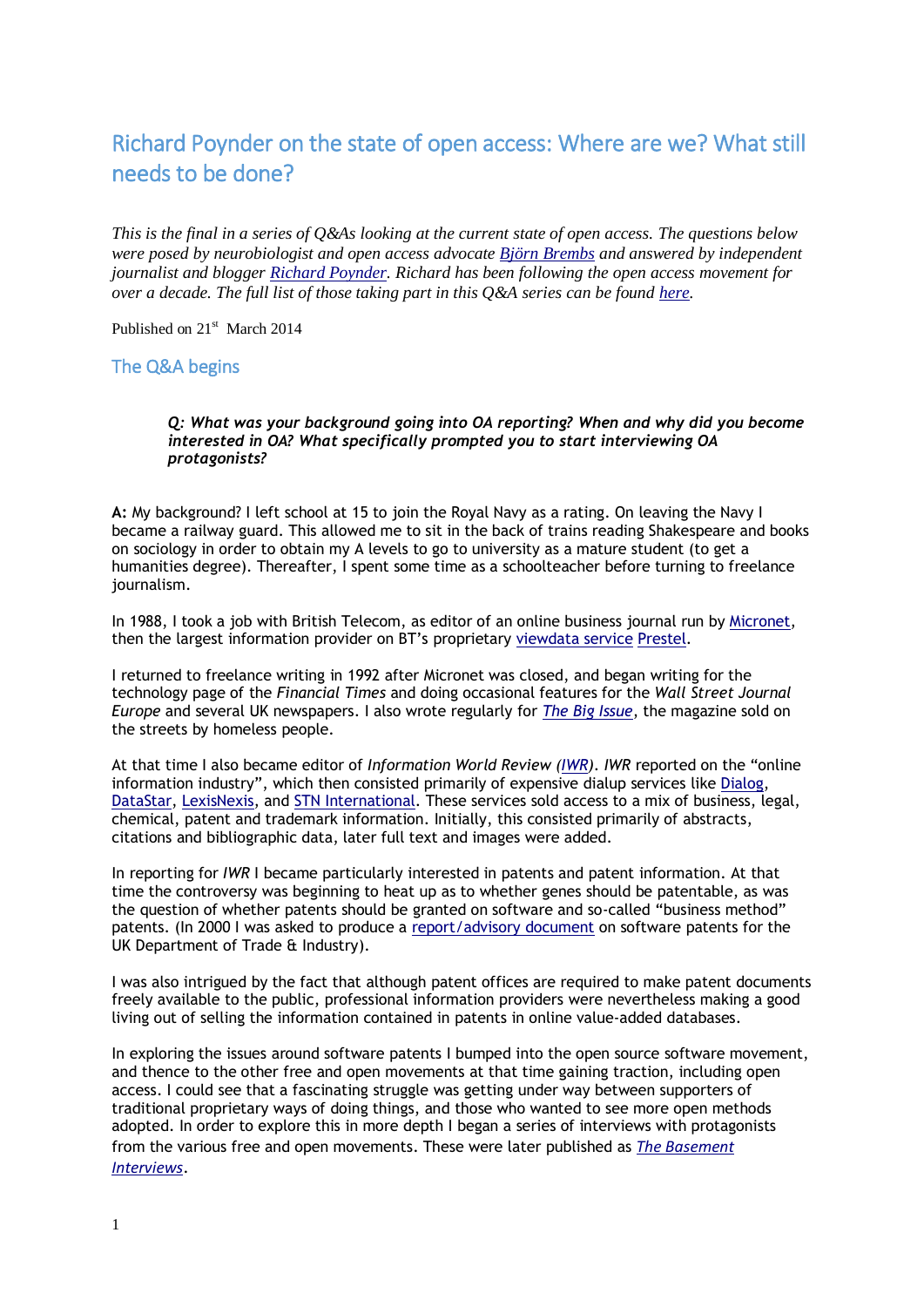After doing the interviews I concluded that open access was being underreported relative to, say, free and open source software, and so decided to focus on OA. But I always saw OA as just one component of a larger revolution. That is still my view, although I am not optimistic about the outcomes of the various open movements.

## *Q: Is there something that you've always wondered, but never asked your interviewees? If so what and why not?*

**A:** To answer this question it might help to provide some further background. Initially I planned to publish *The Basement Interviews* with [O'Reilly](http://www.oreilly.com/), and I [signed a book contract](http://poynder.blogspot.co.uk/2006/03/basement-interviews.html) with the publisher to that end. (O'Reilly subsequently ripped the contract up when its book business ran into difficulties, so I published the interviews myself on the Web).

I chose the Q&A format I mainly use when doing interviews because O'Reilly pointed me to a series of Q&As with writers like [E M Forster](http://www.theparisreview.org/interviews/5219/the-art-of-fiction-no-1-e-m-forster) and [Ernest Hemmingway](http://www.theparisreview.org/interviews/4825/the-art-of-fiction-no-21-ernest-hemingway) that *[The Paris Review](http://www.theparisreview.org/back-issues/year/1953)* had undertaken in the 1950s, and suggested I use a similar format. I liked the idea as I felt it would allow me to better probe the motives and personalities of the people I planned to interview, which I was keen to do. (Another model I had in mind was that used in the [Face to Face interviews](http://en.wikipedia.org/wiki/Face_to_Face_(British_TV_series)) undertaken by [John Freeman](http://en.wikipedia.org/wiki/John_Freeman_(British_politician)) for the BBC, also in the 1950s).

At first this approach seemed to work well (a good example, I feel, is the interview I did with free software guru [Richard Stallman\)](http://poynder.blogspot.co.uk/2006/03/interview-with-richard-stallman.html). However, it later became apparent that interviewees were not entirely comfortable with it, so today I tend not to probe so much. Even so, I evidently still ask questions that some interviewees do not welcome. I have even had people threaten [to sue me](http://openaccess.eprints.org/index.php?/archives/470-SuberHarnad-statement-in-support-of-the-investigative-work-of-Richard-Poynder.html) simply for asking [questions!](http://listserver.sigmaxi.org/sc/wa.exe?A2=ind08&L=american-scientist-open-access-forum&D=1&O=A&F=Pl&P=51625)

I should add that another characteristic of both the interviews I do and the articles I write is that they tend to be long (overlong [some tell me\)](https://twitter.com/RickyPo/status/337942047413633024). This, coupled with the fact that my interviewees are sometimes put off by the nature of my questions, means that a good number of the Q&As I start, or plan to do, are never completed — either because the interviewee runs out of energy or patience during the interview process (which I usually do by email, but often iteratively in order to make it more like a conversation), or because they baulk when they see the questions.

So yes, there are always things I wonder about but do not ask. And when I do not ask them it is often because I have learned that if your questions are too searching, or probe too much into controversial issues, you may find that you have to abandon the interview, which is a waste of everyone's time.

It can be frustrating, but I am conscious that I too might jib at answering some of my own questions were someone to put them to me!

## *Q: Having covered OA as an outside observer for such a long time period, do you find it difficult to remain impartial?*

**A:** Yes, it is difficult. With any industry where incumbents feel under siege because highlymotivated critics are demanding that they change the way they do things, both sides in the debate can too easily slip into binary thinking, and assume that there are only good guys and bad guys, and that anyone who does not agree with them must be a bad guy.

Thus on the OA side, advocates tend to assume that anyone or anything that makes claims about being committed to openness is good, and anyone that questions any aspect of openness, or highlights the benefits of proprietary ways of doing things, is bad.

For their part, publishers tend to assume that OA advocates are freeloaders or — as ACS's Rudy Baum appeared to [imply](http://pubs.acs.org/cen/editor/8238edit.html) in 2004 — dangerous socialists. Interestingly, however, as they have gradually come to accept Gold OA publishers have adapted their views somewhat, and now tend to assume that the real collectivists are those who advocate for Green OA.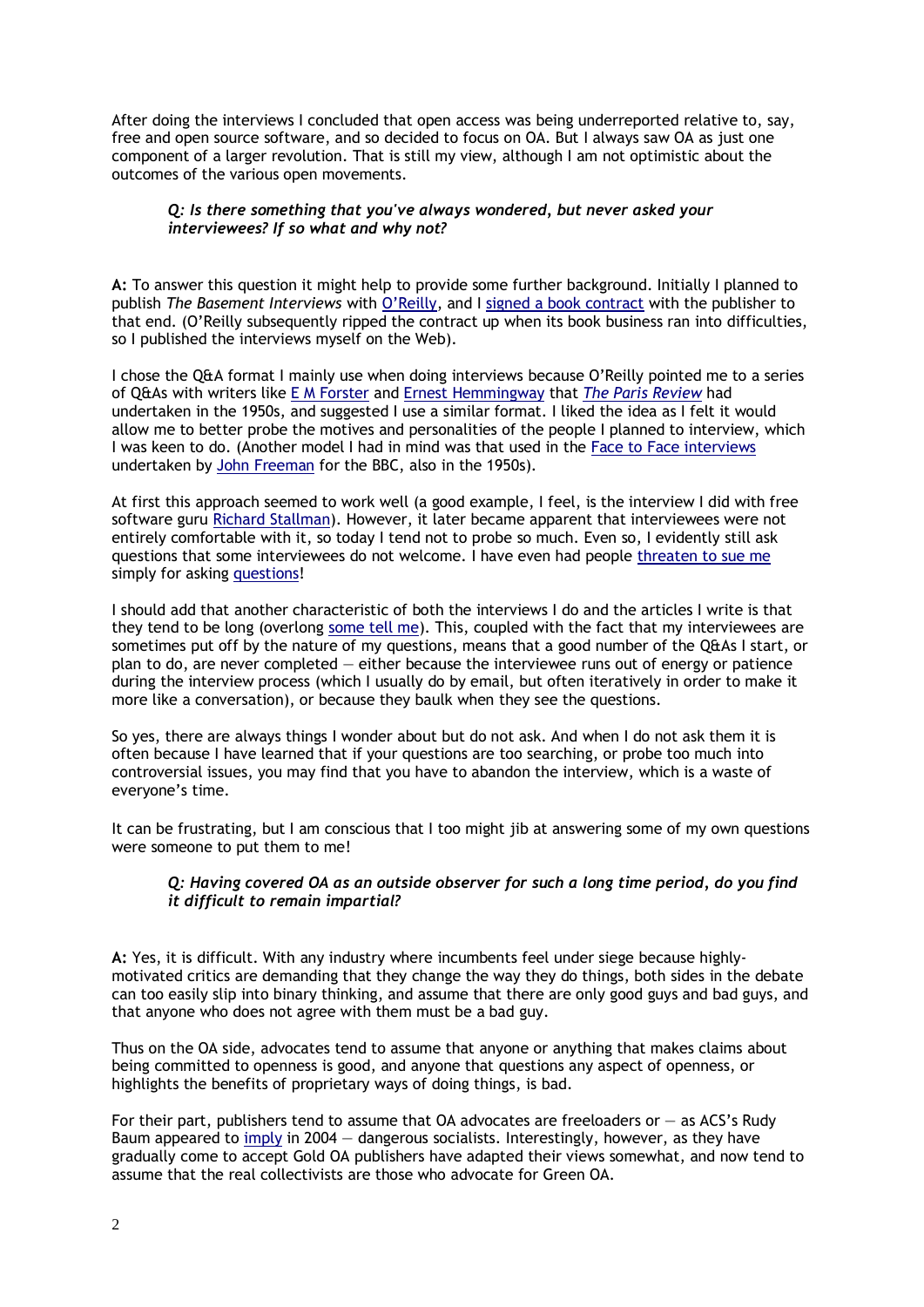What this means for me is that trying to navigate a straight path through the OA waters can be challenging. So, for instance, in my efforts to observe and report on OA I come under pressure from both sides to agree with them, and to reject their opponents' views. Sometimes I am even asked not to write about certain things, or to write about them in a directed way.

It also means that my attempts to be an independent observer (or "chronicler" as [Stevan Harnad](http://en.wikipedia.org/wiki/Stevan_Harnad) has [put](http://openaccess.eprints.org/index.php?/archives/547-Another-Winning-Article-From-OAs-Chronicler-and-Conscience-Richard-Poynder.html) it) often lead OA advocates to brand me as "anti-OA" and publishers to accuse me of being "anti-publisher".

I experience similar pressure in my capacity as moderator of the Global Open Access Mailing List [\(GOAL\)](http://mailman.ecs.soton.ac.uk/mailman/listinfo/goal), a role that requires me to try to be impartial. Here too I am sometimes charged with bias — although it is usually an accusation that I have favoured one faction of the OA movement over another.

It is important to add, however, that there are those on both sides of the divide who respect and even welcome objective reporting. Harvard's [Peter Suber,](http://en.wikipedia.org/wiki/Peter_Suber) for instance, has always encouraged a balanced approach. I believe the same can be said of [Stephen Curry.](http://occamstypewriter.org/scurry/about/)

On the other side of the barrier (as it were) I have the impression that [Kent Anderson](http://poynder.blogspot.co.uk/2012/11/interview-with-scholarly-kitchens-kent.html) respects independent reporting. Of course unlike Suber or Curry, Anderson is a somewhat controversial figure, and he takes a combative approach when writing about OA himself. But I have formed the impression that he understands and appreciates objective journalism when undertaken by others. In my view Joe Esposito [\(interviewed](http://poynder.blogspot.co.uk/2013/07/joseph-esposito-on-state-of-open-access.html) earlier in this Q&A series) also respects independent reporting.

Of Anderson I would add that while he is tendentious, and has a very defined attitude towards OA, he asks important questions about the OA movement (e.g. [here,](http://scholarlykitchen.sspnet.org/tag/freedom-of-information-act/) [here,](http://scholarlykitchen.sspnet.org/2014/01/29/can-mega-journals-maintain-boundaries-when-they-and-their-customers-both-embrace-publish-or-perish/) and [here\)](http://scholarlykitchen.sspnet.org/2014/01/03/the-jack-andraka-story-uncovering-the-hidden-contradictions-of-an-oa-paragon/), questions that ought to be asked but too rarely are.

When people tell me I am biased I reply that while I support the principle of OA, I do not consider myself to be an OA advocate. Interestingly, I think that most publishers would say much the same thing if asked to express a view on OA today.

So yes, it can be difficult to remain impartial, not least because binary thinking is infectious and it is easy to get sucked in when talking to people who have very strong views on a topic, and present only one side of the picture. This means that I am not always as impartial as I would like to be. (But we are all human!)

I am also conscious that in taking part in this Q&A and giving my opinions my impartiality is likely to come under further scrutiny.

## *Q: What would you say have been the biggest achievements of the OA movement during the time you have been following it, and what have been the biggest failures?*

**A:** The case for OA has been made so thoroughly now that only those who have a vested interest in the current system, or are confused about the issues, deny its logic or its inevitability. That I think is the biggest achievement of the movement  $-$  a success most recently demonstrated by Section [527](https://www.eff.org/files/2014/01/16/omnibus-approprations-2014-p1020.pdf) of the [Omnibus Appropriations Bill,](http://www.nationaljournal.com/congress/applause-greets-passage-of-omnibus-appropriations-bill-20140115) passed by US Congress in January. As you know, this [requires](http://www.sparc.arl.org/news/omnibus-appropriations-bill-codifies-white-house-directive) federal agencies under the Departments of Labor, Health and Human Services, and Education with research budgets of \$100 million or more to provide the public with online access to articles resulting from research they have funded (within 12 months of publication).

The OA movement's success undoubtedly owes much to organisations like [SPARC,](http://www.sparc.arl.org/) and to events like the Budapest Open Access Initiative [\(BOAI\)](http://www.budapestopenaccessinitiative.org/read). In addition, of course, all those who have advocated for OA have played their own small part in helping OA gain mindshare, particularly those individuals who have worked hard to persuade their colleagues, and research institutions and funders around the world, to introduce OA policies. One name that comes to mind is that of Harvard's [Stuart](http://www.eecs.harvard.edu/shieber/)  [Shieber,](http://www.eecs.harvard.edu/shieber/) who worked tirelessly to persuade his colleagues to vote for the [ground-breaking Harvard](http://www.the-scientist.com/?articles.view/articleNo/26093/title/Harvard-first-to-force-open-access/)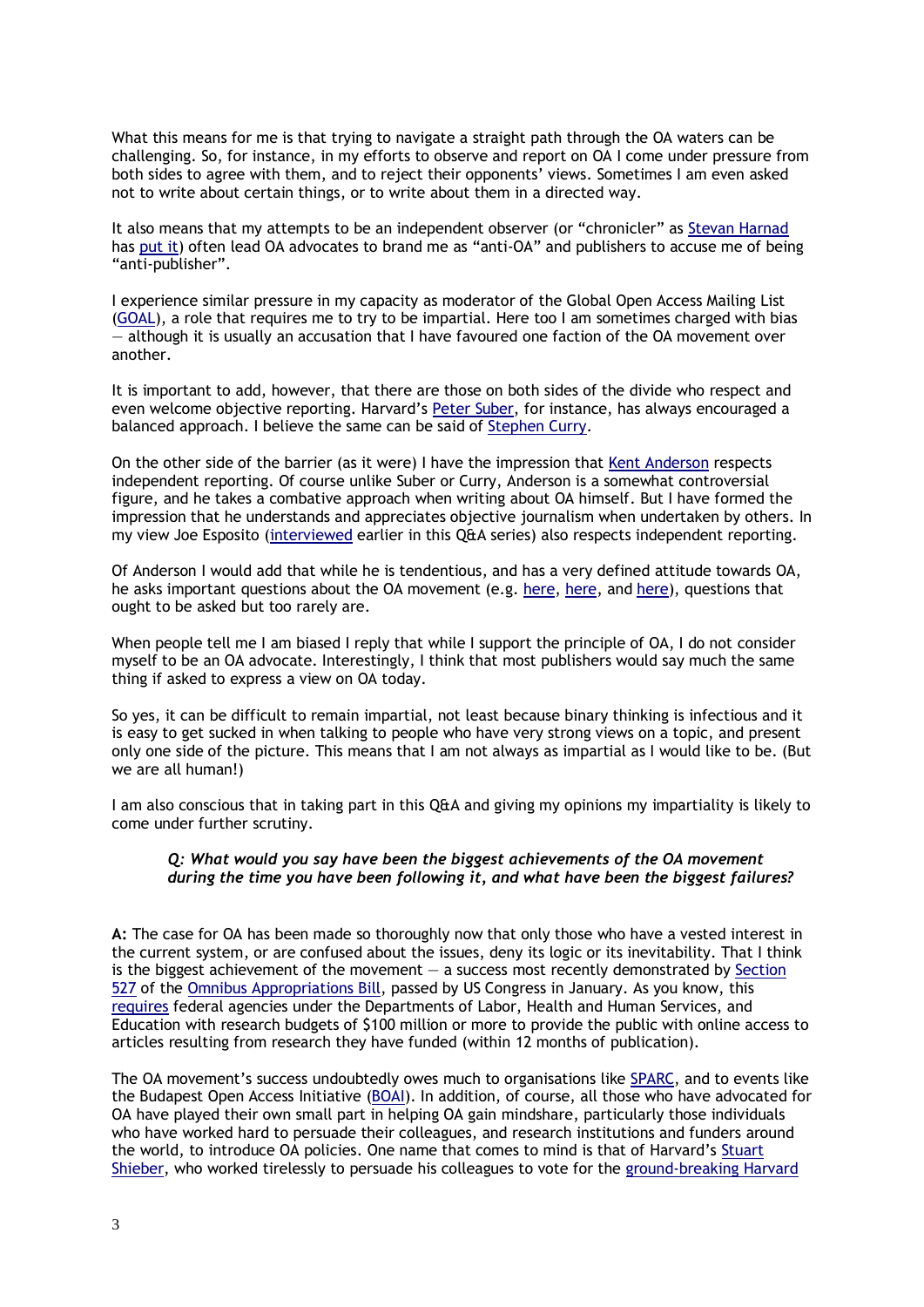#### [OA policy,](http://www.the-scientist.com/?articles.view/articleNo/26093/title/Harvard-first-to-force-open-access/) first introduced by Harvard's [Faculty of Arts and Sciences](http://www.fas.harvard.edu/) in 2008.

SPARC is also an active political lobbyist and helped defeat the [Research Works Act.](http://en.wikipedia.org/wiki/Research_Works_Act) Likewise, it was instrumental in the introduction into US Congress of OA bills like [FRPAA](http://sparc.arl.org/advocacy/national/frpaa) and [FASTR.](http://www.sparc.arl.org/advocacy/national/fastr/faq) SPARC's Executive Director Heather Joseph [\(interviewed](http://poynder.blogspot.co.uk/2013/07/heather-joseph-on-state-of-open-access.htm) earlier in this Q&A series) [also helped](http://en.wikipedia.org/wiki/Access2Research) launch the successful [petition](https://petitions.whitehouse.gov/petition/require-free-access-over-internet-scientific-journal-articles-arising-taxpayer-funded-research/wDX82FLQ) to the White House that led to the [Memorandum](http://www.whitehouse.gov/blog/2013/02/22/expanding-public-access-results-federally-funded-research) on public access that the US Office of Science and Technology Policy [\(OSTP\)](http://www.whitehouse.gov/administration/eop/ostp) issued last year. As you will also know, this directed US federal agencies to develop plans to make the published results of federally funded research freely available to the public within one year of publication. The OSTP Memorandum is similar to the Omnibus Bill but applies to more agencies.

These and other successes have been well rehearsed already in this Q&A series, so I will leave it at that. (Although I might later want to qualify what I have said above). Let me instead play devil's advocate, by focusing on what I believe to have been the movement's failures — or what I would prefer to call its weaknesses.

OA advocates argue (correctly in my view) that the moment the Internet was created OA to scholarly research became inevitable. If that is right, then it has always only ever been a question of time before OA becomes the norm for scholarly communication. As such, the primary objective of the movement should have been to develop and pursue a coherent and practical action plan to ensure the inevitable transition to OA occurs as rapidly as possible.

I cannot help note, however, that it is now 25 [years since the web was invented,](http://www.independent.co.uk/life-style/gadgets-and-tech/news/25-years-of-the-world-wide-web-the-inventor-of-the-web-tim-bernerslee-explains-how-it-all-began-9185040.html) 23 years since the creation of the physics preprint server [arXiv,](http://arxiv.org/) twenty years since [Stevan Harnad](http://www.ecs.soton.ac.uk/people/harnad) posted his *[Subversive Proposal](http://en.wikipedia.org/wiki/Subversive_proposal)*, fourteen years since the first OA publisher [\(BioMed Central\)](http://www.biomedcentral.com/) was founded, and 12 years since the BOAI meeting in Budapest. Yet OA is only just now entering the mainstream and a huge amount of work remains to be done. Apart from anything else, many, many researchers have yet to be persuaded to embrace OA, and a good many remain implacably opposed to it, particularly humanities and social science scholars — as demonstrated in the Q&A in this series with [Robin](http://poynder.blogspot.co.uk/2013/12/robin-osborne-on-state-of-open-access.html)  [Osborne.](http://poynder.blogspot.co.uk/2013/12/robin-osborne-on-state-of-open-access.html)

I believe there are also grounds for arguing that, due to the weaknesses I see in the way the movement has developed, OA is in danger of being appropriated by publishers, a development unlikely to lead to outcomes that will please many OA advocates.

So I feel bound to ask: if OA is inevitable why has far more not been achieved in the past quarter century, why has the debate become so confused, and why are publishers apparently being allowed to subvert the process of migrating to OA?

Clearly, one could argue that the social change OA requires takes time, particularly given that publishers were initially highly resistant to changing the way they do things.

But I wonder if the movement has not been its own worst enemy. After all, it is far from unified, and it has spent a great deal of valuable time arguing with itself rather than winning hearts and minds, or taking the practical action needed to achieve its objectives. It is also noteworthy that OA advocates continue to argue amongst themselves today, not just about how to achieve OA, but even over [what OA is!](https://lists.okfn.org/pipermail/open-access/2014-January/001523.html)

On that last point: as you know, there are three major definitions of OA — the [BOAI,](http://www.budapestopenaccessinitiative.org/) the [Bethesda](http://legacy.earlham.edu/~peters/fos/bethesda.htm)  [Statement](http://legacy.earlham.edu/~peters/fos/bethesda.htm) and the [Berlin Declaration.](http://openaccess.mpg.de/286432/Berlin-Declaration) (There are also a multitude of other declarations and statements, listed by Charles Bailey [here\)](http://digital-scholarship.org/cwb/WhatIsOA.htm). One immediate problem with the three main definitions is that they are not entirely synonymous. For this reason, in 2004 Suber sought to combine them into what he called the [BBB definition.](http://legacy.earlham.edu/~peters/fos/newsletter/09-02-04.htm#progress) However, this did not stop OA advocates from continuing to argue over the "true" definition of OA. Matters were further complicated when, in 2008, Suber and Harnad decided that the BBB definition was still incomplete. Suber therefore suggested two further definitions — so-called [gratis and libre OA.](http://legacy.earlham.edu/~peters/fos/2008/08/greengold-oa-and-gratislibre-oa.html)

As Suber [explained when publishing the new definitions,](http://legacy.earlham.edu/~peters/fos/newsletter/08-02-08.htm#gratis-libre) "[W]e still don't have widely accepted terms for the two sorts of free online access: (1) the kind which removes price barriers alone and (2) the kind which removes price barriers and at least some permission barriers. This gap in our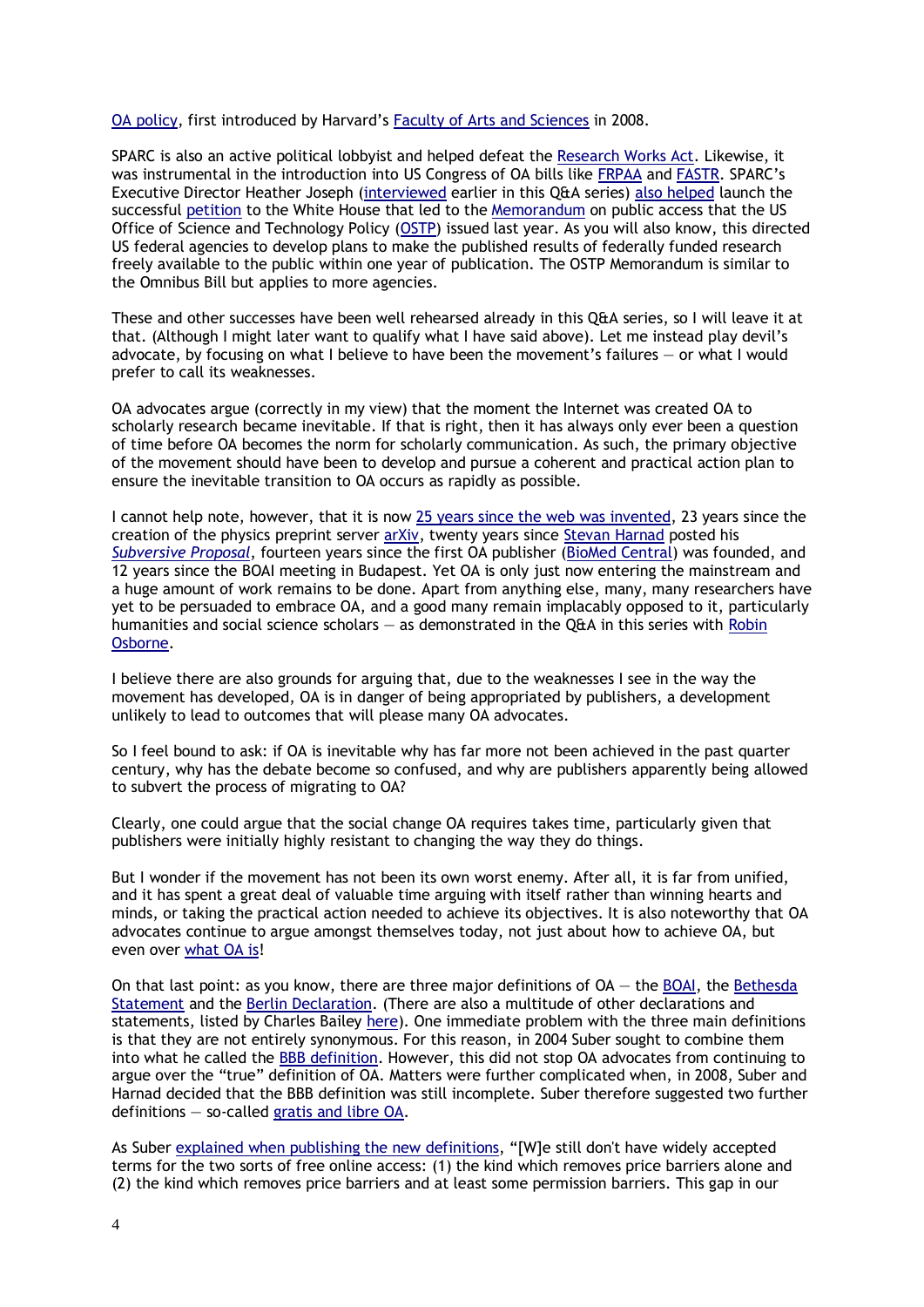vocabulary has caused confusion and conflicts, not least because it created pressure to use the term 'open access' for each."

Unfortunately, Suber's attempt to clarify matters was viewed by some OA advocates as a retrograde step, since they reject the notion that gratis  $OA$  is open access at all  $-$  on the grounds that it does not provide re-use rights. Others [complained](https://www.mail-archive.com/goal@eprints.org/msg08158.html) that even libre OA is inadequate, since it calls only for the removal of "some" permission barriers.

It is important to note that in proposing the gratis/libre distinction Suber acknowledged that the challenge he faced was not just that of arriving at a satisfactory definition of OA but of having the authority to make it official. As he [conceded,](http://legacy.earlham.edu/~peters/fos/newsletter/08-02-08.htm#gratis-libre) "I'm in no position to legislate. If I were, usage would never have become ambiguous!"

Unsurprisingly, therefore, the wrangling has continued, as has the ambiguity. Writing on *The Scholarly Kitchen* blog last year [OSTI](http://www.osti.gov/home/) consultant David [Wojick](http://scholarlykitchen.sspnet.org/author/dwojick/) [described](http://scholarlykitchen.sspnet.org/2013/11/11/open-access-on-the-sea-of-confusion/) the open access debate as "a sea of confusion".

He added, "These confusions take many forms but the deepest by far is the large number of contradictory models that fall under the term 'open access'."

University of Utah's [Rick Anderson](http://scholarlykitchen.sspnet.org/author/planxty/) [agreed.](http://scholarlykitchen.sspnet.org/2013/11/11/open-access-on-the-sea-of-confusion/#comment-116503) "The confusion lies in the fact that when two people are conversing and using the phrase 'open access,' neither one can safely assume that the other is talking about the same thing."

I think this abiding confusion, and the constant infighting, has been very damaging to the OA cause. Indeed, I would say that the OA movement has itself frequently held back rather than advanced the transition to OA.

But given the contentious nature of the topic, and the warring vested interests, could things have been any different? I think so. If, for instance, an OA foundation — or formal global organisation committed to clarity, practical action, inclusiveness and participation — had been created at the outset I believe OA advocates would have been better able to work together effectively. (This is something [I suggested](http://poynder.blogspot.co.uk/2006/03/where-is-open-access-foundation.html) back in 2006).

So the biggest weakness I would point to is the failure of the movement to create such an organisation. Had it done so I believe it would have been able to speak with one voice. This in turn would have better allowed it to set the scope and terms of the debate and it might have frustrated publishers' attempts to appropriate OA for its own ends.

When I raise this issue with key figures in the OA movement they respond that it would have been pointless to create such an organisation precisely because of the factionalism surrounding OA. Advocates, they say, would simply never have agreed on most things.

But this seems wrong to me. If an organisation had been created, a participative structure put in place, and a leader and executive committee elected, the movement could have united behind a definition and a common strategy years ago. Importantly, there would have been the authority of an official body behind this strategy.

If anyone at any time had decided that the policy or the priorities of the movement needed to be changed, updated or adjusted they could have used the structure of that organisation to seek to persuade others of the need for the change. Alternatively, they could have sought election on a platform that articulated the changes they deemed necessary. To argue that it would have been impossible and / or pointless to create a global participative OA organisation due to the range of competing opinions within the movement seems to me not unlike arguing that attempting to create a national government is impossible and /or pointless?

As it is, the OA movement can sometimes appear to be little more than a disparate collection of warring individuals and interest groups, most of whom, critics sometimes argue, represent no one but themselves, or the organisations that fund their activities or employ them (e.g. the [Open](http://en.wikipedia.org/wiki/Open_Society_Foundations)  [Society Foundations,](http://en.wikipedia.org/wiki/Open_Society_Foundations) the [Association of Research Libraries,](http://www.arl.org/) the Open Access Scholarly Publishers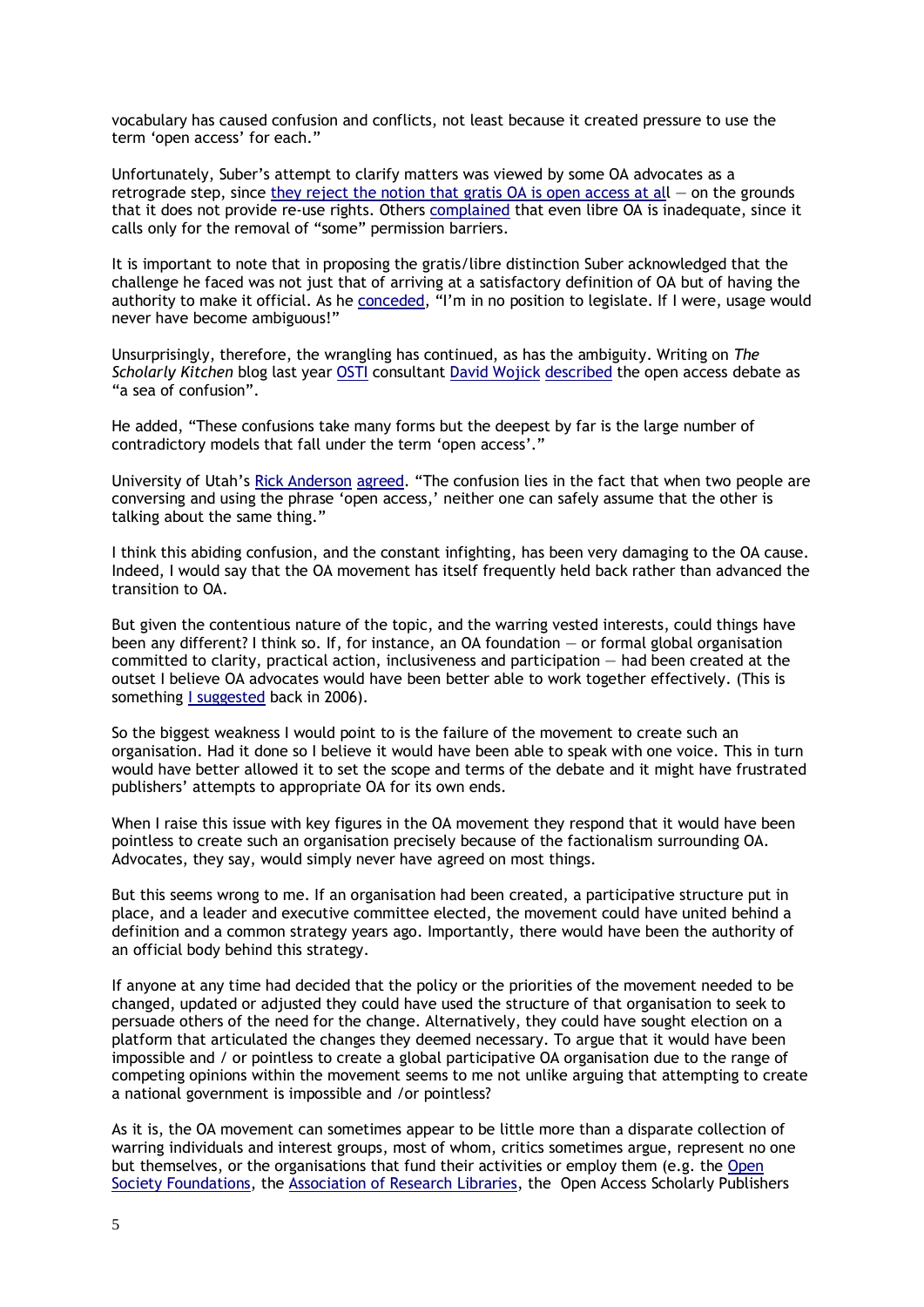Association [\(OASPA\)](http://oaspa.org/membership/members/), and the growing number of individual OA publishers).

Another response I get when I raise this issue is that the OA movement has sought to do no more than any pressure group seeks to  $d_0 - i$  influence governments and other decision makers to make changes that they believe are desirable. Even if one agrees with that, I would want to ask: would not the creation of a formal organisation have avoided a lot of the infighting, or at least channelled dissident energy in a more positive direction  $-$  by, for instance, allowing the disaffected to feel part of the process, rather than outsiders with their noses pressed to the window? And do not most pressure groups tend to have a formal structure and do more to encourage participation in decision making?

A further reason OA advocates sometimes give for not having created an official OA organisation is that in an age of web-based bottom-up organising there is no need for bureaucratic structures, which only slow things down and retard progress. What this ignores is that the research community itself is riddled with bureaucracy and researchers are shy to challenge the system lest doing so might damage their careers. Interestingly, when this truth became apparent to OA advocates they concluded that rather than spend all their time trying to persuade researchers to embrace OA they should focus on convincing governments, funding agencies and institutions to force researchers to do so (by means, for instance, of OA mandates). This suggests to me that any claim that the OA movement is a bottom-up revolution is a hollow one.

Be that as it may, when I speak to OA advocates who are unhappy with the way the movement has developed, and how decisions are made, I sense a mixture of anger, alienation and frustrated powerlessness. I do not know how representative these dissidents are, but some of them clearly feel that the entire research community (along with scholarly publishers) has been driven down a road chosen not by them (or by the research community at large) but by a small number of unaccountable interest groups. They also feel that decisions about OA are often taken behind closed doors, or in the lobby hall. For these dissidents any claim that OA is a bottom-up revolution also seems hollow.

I realise some might argue that the concept of a movement does not imply an organised group, and even that that the two terms are oxymoronic. But there is no shortage of groups today that claim to be part of the OA movement.

Of course, there will always be dissenters in any movement and no doubt OA was destined to experience conflict and factionalism no matter what. But in not organising itself more effectively the movement appears to have paid a price in other ways  $-$  e.g. through unnecessary duplication and wasted effort.

A more centralised approach could I think have avoided or mitigated some of this duplication  $-e.g.$ the creation of two competing repository registers (the Registry of Open Access Repositories [\[ROAR\]](http://roar.eprints.org/) and the Directory of Open Access Repositories [*Open*[DOAR\]](http://www.opendoar.org/find.php)), and several competing registers of OA mandates (The Registry of Open Access Repositories Mandatory Archiving Policies [\[ROARMAP\]](http://roarmap.eprints.org/), [SHERPA/JULIET](http://www.sherpa.ac.uk/juliet/) and [MELIBEA\)](http://www.accesoabierto.net/politicas/default.php?contenido=acerca).

Effort continues to be wasted. For instance, the [Open Knowledge Foundation](http://okfn.org/) (which appears to have attracted to itself a bunch of Young Turks often at odds with first-generation OA advocates) has been trying to put together yet another [register of mandates.](http://access.okfn.org/get-involved/oa-policies/) It is also trying to draw u[p a list](https://lists.okfn.org/pipermail/open-science/20140124/003038.html)  [of OA experts](https://lists.okfn.org/pipermail/open-science/20140124/003038.html) — despite the fact that [one already exists](https://lists.okfn.org/pipermail/open-science/20140124/003040.html) and is publicly available in the Open Access Directory [\(OAD\)](http://oad.simmons.edu/oadwiki/Main_Page).

A further consequence of this scattergun approach is that many OA projects end up on life-support (or dead in the water) once funding and/or energy dries up. This appears to have been the fate of both ROAR and its sister service ROARMAP, a problem highlighted recently by [Rick Anderson,](http://scholarlykitchen.sspnet.org/author/planxty/) who [pointed](http://scholarlykitchen.sspnet.org/2014/02/13/errors-and-misinformation-in-the-roarmap-open-access-registry/) out that the latter has fallen into a state of "pervasive errors and misrepresentations".

OA mandates (or policies as some prefer) are a further source of confusion. With no formal OA organisation to direct events, funders and research institutions have over the years introduced a ragbag of different policies, many of which are contradictory and/or clearly inadequate.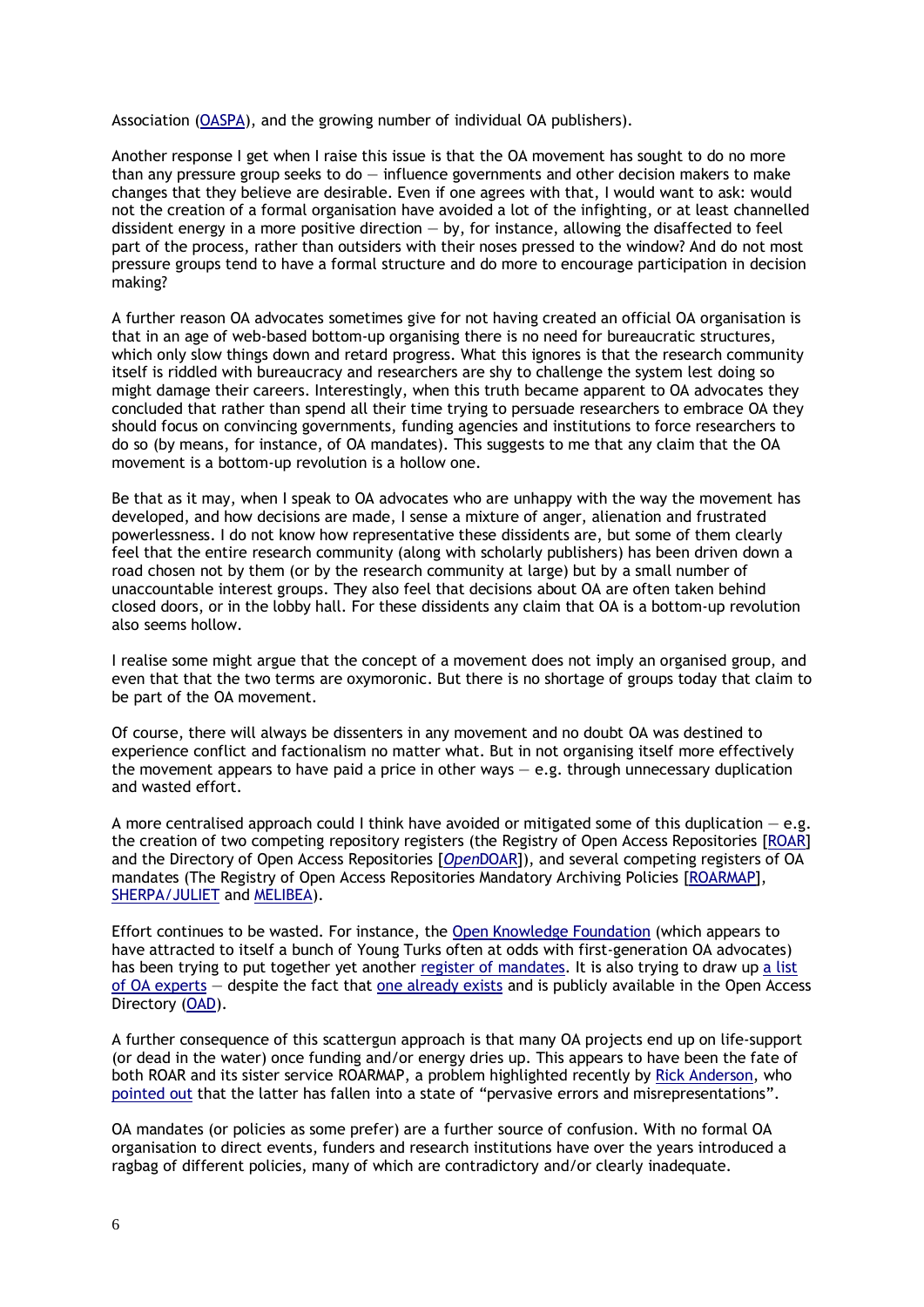In 2009 [Stuart Shieber](http://www.eecs.harvard.edu/shieber/) (with Suber's assistance) tried to resolve this by [publishing a model OA policy](https://osc.hul.harvard.edu/modelpolicy) based on the Harvard one. Like Suber, however, Shieber is in no position to legislate. So while other universities sometimes use the Harvard model as a starting point, they frequently water it down in the process. Many of the resulting mandates are toothless and therefore of little practical benefit. While they may provide a "feel good" glow for the universities concerned, and for OA advocates, they have no real impact (As Rick Anderson [puts it,](http://scholarlykitchen.sspnet.org/2014/02/12/open-access-mandates-and-open-access-mandates/) many of them are "not real" mandates). Indeed, some argue that the Harvard mandate is itself too weak. Harnad, for instance, has argued this, and prefers what he calls the Immediate-Deposit/Optional Access [\(ID-OA\)](http://openaccess.eprints.org/index.php?/archives/71-guid.html) mandate.

SPARC has also developed a [number of OA guides,](http://www.sparc.arl.org/resources/resource-type/papers-guides) further serving to confuse the situation over OA policies. Meanwhile, across the Atlantic a distinctive European model has emerged— the so-called [Liège OA mandate.](http://www.eprints.org/openaccess/policysignup/fullinfo.php?inst=Universit%C3%A9%20de%20Li%C3%A8ge)

Some OA advocates *are* sensitive to the problems caused by its decentralised approach. But they are addressing this, they say, by greater co-operation amongst the different organisations that support OA — through a process of federation. I can see that this could increase the effectiveness of the movement a little, but it will presumably still leave a lot of energetic people committed to OA and the reform of scholarly communication with their noses pressed to the window, along with those organisations not included in the federation. (I am, by the way, not aware of any published list of these federated organisations).

The second weakness I see in the movement is its failure to take the problem of "[predatory](http://scholarlyoa.com/2014/01/02/list-of-predatory-publishers-2014/)  [publishing](http://scholarlyoa.com/2014/01/02/list-of-predatory-publishers-2014/)" seriously, or to seek to prevent or deter predatory publishers. This may be out of reluctance to draw attention to a problem inherent to pay-to-publish Gold OA. But by turning a blind eye to the issue for so long OA advocates have allowed what might have been a relatively minor problem become a serious one, one that is discrediting the OA movement and causing significant distress to those researchers unfortunate enough to be duped by a predator.

Instead, the policing of Gold OA has been left to lone librarian Jeffrey Beall. Not only was it unfair to leave such an onerous task to an isolated individual (who, amongst other things, has been threatened with [litigation](http://chronicle.com/article/Publisher-Threatens-to-Sue/139243/) and subjected to what I take to be [death threats\)](https://www.google.com/search?q=If+somebody+kills+him%2C+he+will+absolve+the+Humanity+from+this+monster.&ie=utf-8&oe=utf-8&aq=t&q=If+somebody+kills+him%2C+he+will+absolve+the+Humanity+from+this+monster.&ie=utf-8&oe=utf-8&aq=t&channel=fflb&q=If+somebody+kills+him%2C+he+will+absolve+the+Humanity+from+this+monster.&ie=utf-8&oe=utf-8&aq=t&channel=rcs#q=beall+If+somebody+kills+him%2C+he+will+absolve+the+Humanity+from+this+monster.+If+somebody+kills+him%2C+he+will+absolve+the+Humanity+from+this+monster.+If+somebody+kills+him%2C+he+will+absolve+the+Humanity+from+this+monster.), but the movement was recently mortified to discover that Beall appears to be motivated by a strong dislike of OA, and a political perspective that will surely be antithetical to every OA advocate on the planet.

It is only in the wake of what one might call Beall's "[coming out](http://triplec.at/index.php/tripleC/article/view/525/514)" and the *Science* "[sting](http://www.sciencemag.org/content/342/6154/60.full)" of OA journals that OA advocates have finally begun to take the matter seriously. Even so, far too little is still being done about the problem. The research community has therefore little choice but to continue relying on Beall's list for guidance about OA journals. While Beall is undoubtedly playing a valuable role, he cannot be considered an independent or objective adjudicator. Moreover, he seems interested not only in discrediting predatory publishers, but open access *per se*. This is unfortunate.

Again, would this nettle not have been seized far more quickly and more thoroughly if there had been a formal OA organisation? As it is, the movement has conspired in what one might call a prolonged period of collective irresponsibility, allowing the problem to grow to the point where scholarly communication at large could lose credibility.

Finally, I believe the movement made a mistake in allying itself with OA publishers. What it failed to appreciate is that publishers' interests are not the same as the interests of the research community. One need simply scan the OASPA membership list (which amongst other things now includes subscription publishers that OA advocates frequently berate for their proprietary business practices and "excessive" profits) to see that OA publishers share more in common with other publishers than they do with researchers or librarians.

Taken together, I believe these three weaknesses have had a significant impact on the effectiveness of the movement: The cacophony of conflicting voices, the constant warring, the absence of a formal organisation, and the decision to ally with OA publishers has all served to confuse researchers, research funders, and governments as to what needs to be done, how it should be done, and who should do it. For this reason, governments often turn for direction and advice not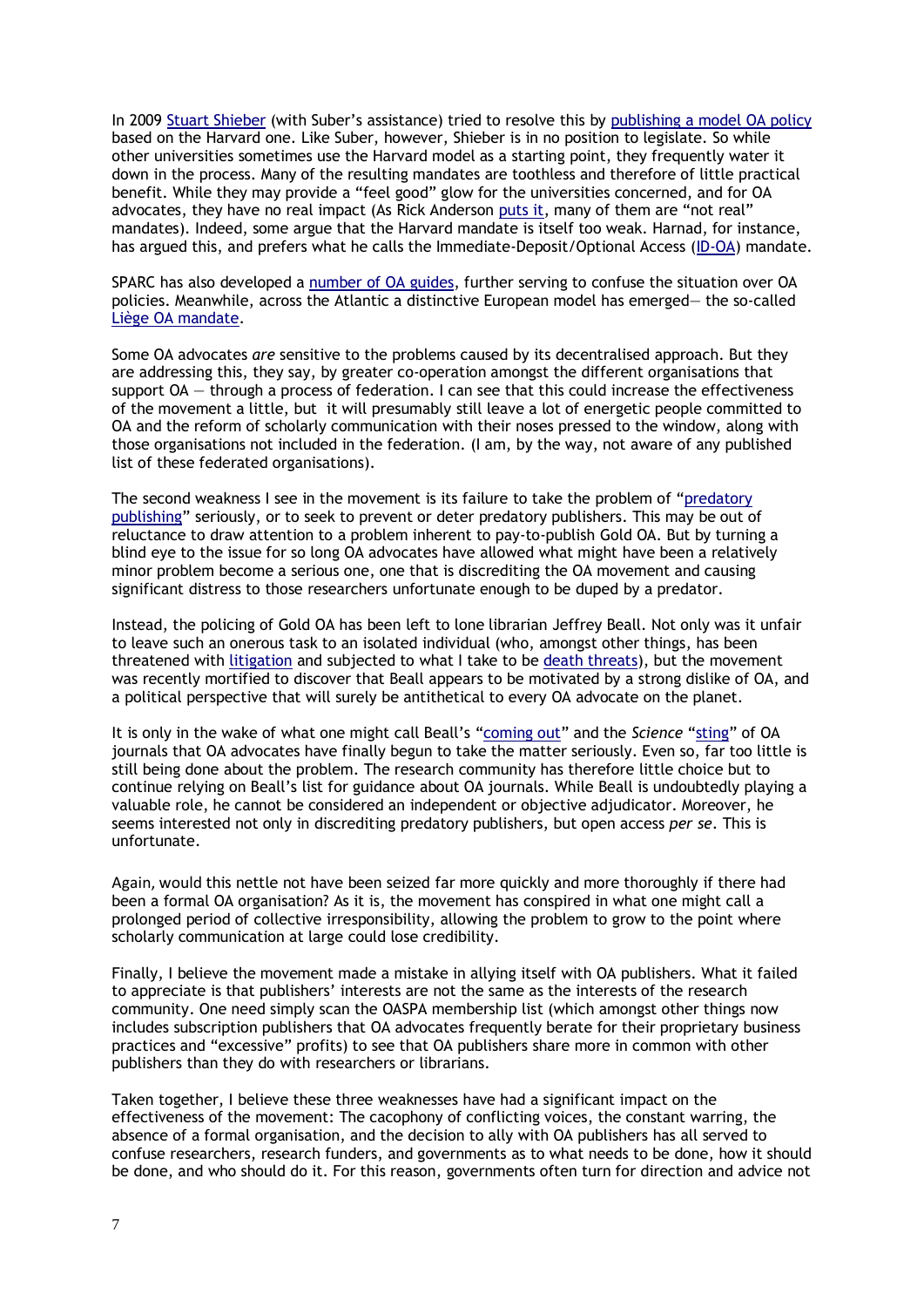to OA advocates but to publishers (unlike OA advocates publishers invariably sing from the same hymn sheet on OA). This has helped publishers to exploit the situation to their own advantage, and led to poor policy decisions.

It saw, for instance, a clutch of publishers (both OA and subscription) invited to sit on the UK [Finch](http://www.researchinfonet.org/publish/finch/)  [Committee,](http://www.researchinfonet.org/publish/finch/) where they were able to shepherd through a set of OA recommendations crafted to meet their needs more than the needs of the research community. These recommendations led to the [pay-to-publish Gold](http://www.rcuk.ac.uk/research/Pages/outputs.aspx) OA policy introduced last year by Research Councils UK [\(RCUK\)](http://www.rcuk.ac.uk/Pages/Home.aspx).

As evidence of the confusion within the movement, OA advocates initially greeted the RCUK policy with great enthusiasm, believing it was a big win for them. After a short-lived period of euphoria, however, they could only conclude that the policy had been engineered primarily to protect publishers' revenues. OA was to be supported, but at a very high price to the research community. Unfortunately, their *volte face* seemed to confirm the growing suspicion amongst governments that OA advocates aspirations and expectations are confused and contradictory.

One can see the problem governments and funders face: once they put their minds to the matter they quickly grasp the logic and necessity of OA. Not wishing to be interventionist, however, they wait for the research community to come up with a viable strategy for migrating to OA.

Due to the sea of conflicting views and demands, and the sometimes bitter disputes, this does not happen. So governments eventually feel compelled to step in (as did UK Minister for Universities and Science [David Willetts](http://www.davidwilletts.co.uk/) when he commissioned the [Finch Report\)](http://www.researchinfonet.org/publish/finch/). And they tend to turn to publishers to guide them through the morass.

This dilemma was well articulated by the Dutch State Secretary for Education, Culture and Science [Sander Dekker](http://en.wikipedia.org/wiki/Sander_Dekker) when speaking to the [APE 2014](http://www.ape2014.eu/) conference earlier this year. "Open access is a moral obligation, essential for society and inescapable," he [told delegates](http://www.rijksoverheid.nl/documenten-en-publicaties/toespraken/2014/01/28/open-acess-going-for-gold.html). "No doubt you are thinking: 'That's nothing new.' 'We knew that long ago'. Over ten years ago, you [the research community] came together as a scientific community to establish just that in the [Berlin declaration.](http://www.rijksoverheid.nl/documenten-en-publicaties/toespraken/2014/01/28/open-acess-going-for-gold.html)"

So why then, Dekker asked, are we not much farther down the road to OA? "The world has definitely not stood still in the last ten years. How can it be that the scientific world — which has always been a frontrunner in innovation — has made so little progress on this? Why are most scientific journals still hidden away behind paywalls?"

A few weeks earlier Dekker had described the problem in [this way:](http://www.government.nl/documents-and-publications/parliamentary-documents/2014/01/21/open-access-to-publications.html) "The stakeholders  $$ researchers, universities and publishers — have, for one reason or another, been unable to arrive at a single system for making access to publications arising from publicly and publicly-privately funded research free for everyone at the point of use."

As a result, he added "A wide variety of rules, agreements and options for open access publishing have emerged in the research community. The situation is confusing for authors, readers and publishers alike, and the stakeholders would like this confusion to be resolved as quickly as possible."

Like Willetts before him, therefore, Dekker has concluded that governments have no choice but to intervene. Also like Willetts, he is of the view that the "single system" required is pay-to-publish Gold OA. Why wouldn't he?, cynics might respond, the Dutch economy does very well from scholarly publishing since many publishers are based in Holland (as is the case in the UK). However, that doesn't change the reality of the situation the OA movement faces.

What is that reality? The OA movement has sought to change a highly-bureaucratic system from the bottom up and in a decentralised way. In doing so it has failed to come up with a unified view, or an official organisation able to articulate and pursue an effective strategy. As a result, it is getting OA policies it does not like. True, a clearer set of recommendations emerged from the [BOAI10](http://www.budapestopenaccessinitiative.org/boai-10-recommendations) meeting two years ago, and since then projects have been initiated to [try to align OA strategies](http://www.pasteur4oa.eu/) within regional areas. But with governments now stepping in (and turning to publishers for guidance) critics might, with some justification, argue that this will likely prove too little too late.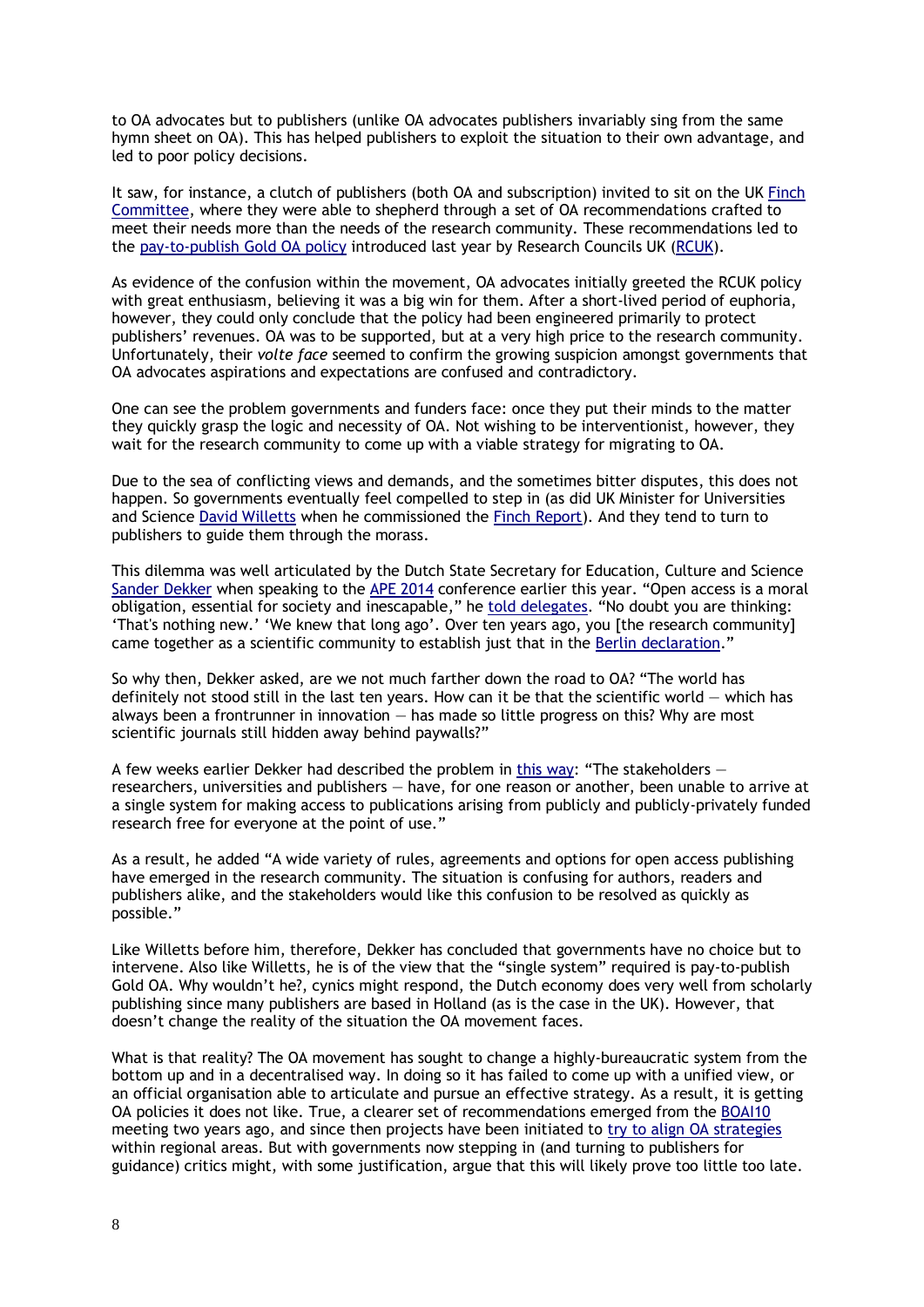Moreover, like the first BOAI meeting ten years earlier, [delegates](http://www.budapestopenaccessinitiative.org/participants) at BOAI10 were presumably selected by the organisation that funded the meeting — George Soros' [Open Society Foundations.](http://www.opensocietyfoundations.org/press-releases/scientists-foundations-libraries-universities-and-advocates-unite-and-issue-new) As such, the views, conclusions, and recommendations that emerged from the meeting cannot fairly be said to represent the views of the OA movement at large, and certainly not of the wider research community.

I say all this simply in answer to your question, not out of a desire to be critical for the sake of it, to point fingers or apportion blame. One could reasonably argue that what may be apparent in hindsight would have been less obvious ten years ago. And I have no doubt that all those involved in the OA movement are high-minded, well-intentioned individuals who genuinely want to improve the world.

I also accept I could be wrong and that the OA movement would have travelled the confused road it has even if it had organised itself differently. But if that is correct, and if OA is inevitable in any case, one might want to suggest that OA advocates might just as well have sat on their hands and waited for the inevitable to arrive.

Anyway, for what it is worth, those have been the three biggest weaknesses of the OA movement in my view.

#### *Q: There has always been a great deal of discussion (and disagreement) about Green, Gold and Hybrid OA. After the many different opinions expressed in your interviews, which roles do you see for these different approaches?*

**A:** Leaving aside the thorny issue of double dipping, like some of those interviewed in this Q&A series I see no useful purpose for Hybrid OA, other than as a way of allowing publishers to migrate their current revenues to an OA environment and to maintain control of scholarly communication in the process. In my view, this is neither a necessary nor a desirable outcome.

I have to say I am also deeply sceptical about pay-to-publish Gold OA. Remember that many joined the OA movement because they believed it would resolve the so-called [serials crisis](http://en.wikipedia.org/wiki/Serials_crisis) (that has seen scholarly journals increase in price at an unwarranted and unsustainable rate for several decades now). For me, therefore, a key question is this: Will OA publishing be any less expensive or any less prone to price inflation than subscription publishing? I am not convinced it will. When OA publisher BioMed Central launched it charged an APC of [just \\$525](http://www.ncbi.nlm.nih.gov/pmc/articles/PMC317385/) per paper. Today BMC charges from [\\$1,755](http://www.biomedcentral.com/about/apccomparison/)  [to \\$2,321](http://www.biomedcentral.com/about/apccomparison/) per paper — an increase of 235% to 342% (and journals like *[BMC Biology](http://www.biomedcentral.com/bmcbiol/about)* and *[Genome](file:///C:/Users/Neil/Documents/My%20Dropbox/1RickyP/Where%20are%20We/v)  [Biology](file:///C:/Users/Neil/Documents/My%20Dropbox/1RickyP/Where%20are%20We/v)* now charge even more). OA advocate Heather Morrison has commented on BMC's pricing recently [here.](http://poeticeconomics.blogspot.co.uk/2014/02/the-dramatic-growth-of-biomedcentral.html?m=1) In addition, there are rumours that BMC plans to increase its prices again later this  $year - at a time when some are complaining that the quality of the publishing service it provides is$ [deteriorating.](http://mailman.ecs.soton.ac.uk/pipermail/goal/2014-March/002687.html)

PLOS' prices have risen less dramatically, but as APCs continue to go up, and as we see an increase in take up of Hybrid OA (where APC prices tend to start at \$3,000 per paper and can be [as high as](http://journals.lww.com/jrnldbp/Citation/2014/02000/The_Tsunami_of_Open_Access.12.aspx)  [\\$8,000](http://journals.lww.com/jrnldbp/Citation/2014/02000/The_Tsunami_of_Open_Access.12.aspx) or, in the case of Elsevier, as high as [\\$9,500\)](http://figshare.com/articles/Wellcome_Trust_APC_spend_2012_13_data_file/963054), I have little doubt that PLOS will follow suit at some point. I am also conscious that even publishing consultant Joe Esposito appears to have concluded that PLOS' charges are already [unwarrantedly high,](http://listserv.crl.edu/wa.exe?A2=LIBLICENSE-L;e0459f04.1203) and that the publisher's lifestyle is more "[sumptuous](http://listserv.crl.edu/wa.exe?A2=LIBLICENSE-L;e0459f04.1203)" than one might expect of a non-profit organisation.

So I see no reason to believe that APC prices won't rise at the same unsustainable rate as subscriptions going forward, especially if APCs are paid by means of [block grants,](http://www.rcuk.ac.uk/media/news/2012news/Pages/121108.aspx) and new types of "Big Deal" arrangements are introduced by subscription publishers whereby APC fees are combined with subscriptions, and the price institutions pay is subject to non-disclosure agreements that prevent price transparency.

I realise that, theoretically, some other form of Gold OA could come to dominate, and pay-topublish OA fade away. In fact, Peter Suber [estimates](http://poynder.blogspot.co.uk/2013/07/peter-suber-on-state-of-open-access.html) that today nearly 70% of journals listed in the Directory of Open Access Journals [\(DOAJ\)](http://www.doaj.org/) do not charge an APC. But I suspect this is partly a regional issue (i.e. likely to be more common in the Global South). Moreover, as the big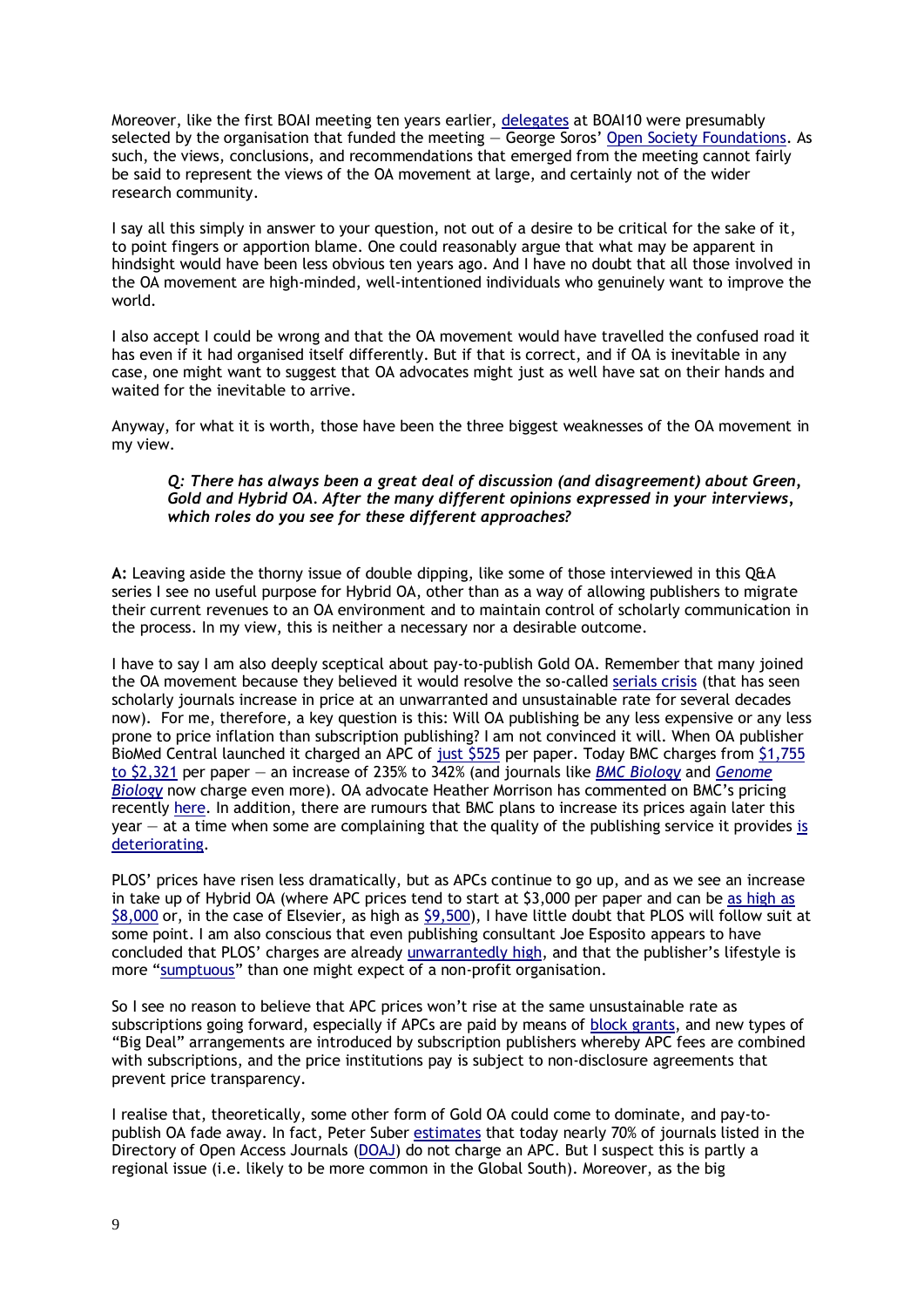subscription publishers migrate to OA, and as OA policies like those adopted by the [Wellcome Trust,](http://www.wellcome.ac.uk/About-us/Policy/Policy-and-position-statements/WTD002766.htm) the [European Union](http://ec.europa.eu/research/participants/data/ref/h2020/grants_manual/hi/oa_pilot/h2020-hi-oa-pilot-guide_en.pdf) and RCUK encourage them to do so by means of Hybrid OA, it is hard not to conclude that pay-to-publish Gold OA is going to grow rapidly in the next few years, and is likely to become the norm in the developed world — unless funders and governments rethink their current OA strategies.

In my view a better strategy would be to prioritise Green OA. This would certainly seem to be the most cost-effective way of providing OA (as the 2012 [Houghton and Swan](http://repository.jisc.ac.uk/610/2/Modelling_Gold_Open_Access_for_institutions_-_final_draft3.pdf) study concluded), and so holds out the promise of making much better use of the research community's limited budget, and thus of taxpayer's money (Since it is the taxpayer who effectively funds scholarly communication).

I realise critics argue that Green OA only bolsters (rather than replaces) the subscription system, and so simply perpetuates a broken model. And I realise critics argue that only Gold OA can provide libre open access (which in fact is [not correct:](http://legacy.earlham.edu/~peters/fos/newsletter/06-02-12.htm#libre) Green OA can be, and increasingly is, libre, and Gold OA is not always libre). However, I think the question to ask is this: is it better to provide immediate eyeball access to the world's research papers at no additional cost, or to pay publishers more money (in addition to the subscriptions that still need to be paid during the transition) in order to have *some* papers published with reuse rights (I say "some" because I cannot see how the research community can afford to pay to publish all its papers until it is able to cancel subscriptions, and I certainly don't think it will be able to do so at publishers' current asking price).

But the main reason why I prefer Green OA is that, in my view, rather than bolstering a broken system, it is more likely than Gold to foster the innovation required to create a  $21^{st}$  Century scholarly communication system. I also think it is more likely to make scholarly communication affordable over the long term, by the way, not just during the process of transition. I can perhaps elaborate on this later.

*Q: You have interviewed scholars, librarians and publishers. Do you think that OA inevitably leads to conflict and disagreement between publishers and the research community (including libraries)? Are publishers parasitizing the public purse by protecting an antiquated business model or is the research community and its passivity and inaction to blame for their current predicaments? Or is everything just fine and evolving at the right pace towards an adequate, sustainable scholarly communication system?*

**A:** To answer the last part of your question first: I think it will be apparent from my earlier answers that I do not believe everything is just fine. And yes, I do believe OA leads to conflict and disagreement. Given its disruptive nature, however, this is hardly surprising.

OA has certainly led to conflict between publishers and librarians, although it is important to point out that this conflict predates the OA movement. Librarians first fell out with publishers over the serials crisis several decades ago and many have remained in conflict with them ever since. Former Yale librarian [Ann Okerson](http://en.wikipedia.org/wiki/Ann_Shumelda_Okerson) - [interviewed](http://poynder.blogspot.co.uk/2013/11/ann-okerson-on-state-of-open-access.html) earlier in this Q&A series - produced a [seminal report](http://books.google.co.uk/books?id=xuXgAAAAMAAJ&printsec=frontcover&source=gbs_ge_summary_r&redir_esc=y#v=onepage&q&f=false) outlining the problems of journal price inflation way back in 1989. So for libraries OA has only changed the tenor of a pre-existing conflict.

The most significant conflict today, however, is that between subscription publishers and OA advocates (many of whom of course are librarians). OA advocates are angry not only at the way in which these publishers initially resisted OA, but over the way in which they are now trying to appropriate it, and bend it to their own needs (e.g. by seeking to turn Gold OA into an overpriced pay-to-publish form of scholarly communication that offers publishers a great deal and the research community too little, and denigrating Green OA as dangerous socialism while introducing ever longer and unwarranted self-archiving embargoes to thwart it).

So while publishers may now be willing to give up their antiquated subscription model, they expect to be able to do so on their own terms, and with no adverse effect on their revenues and profits.

As to passivity and inaction within the research community, there is certainly a lot of that. Indeed,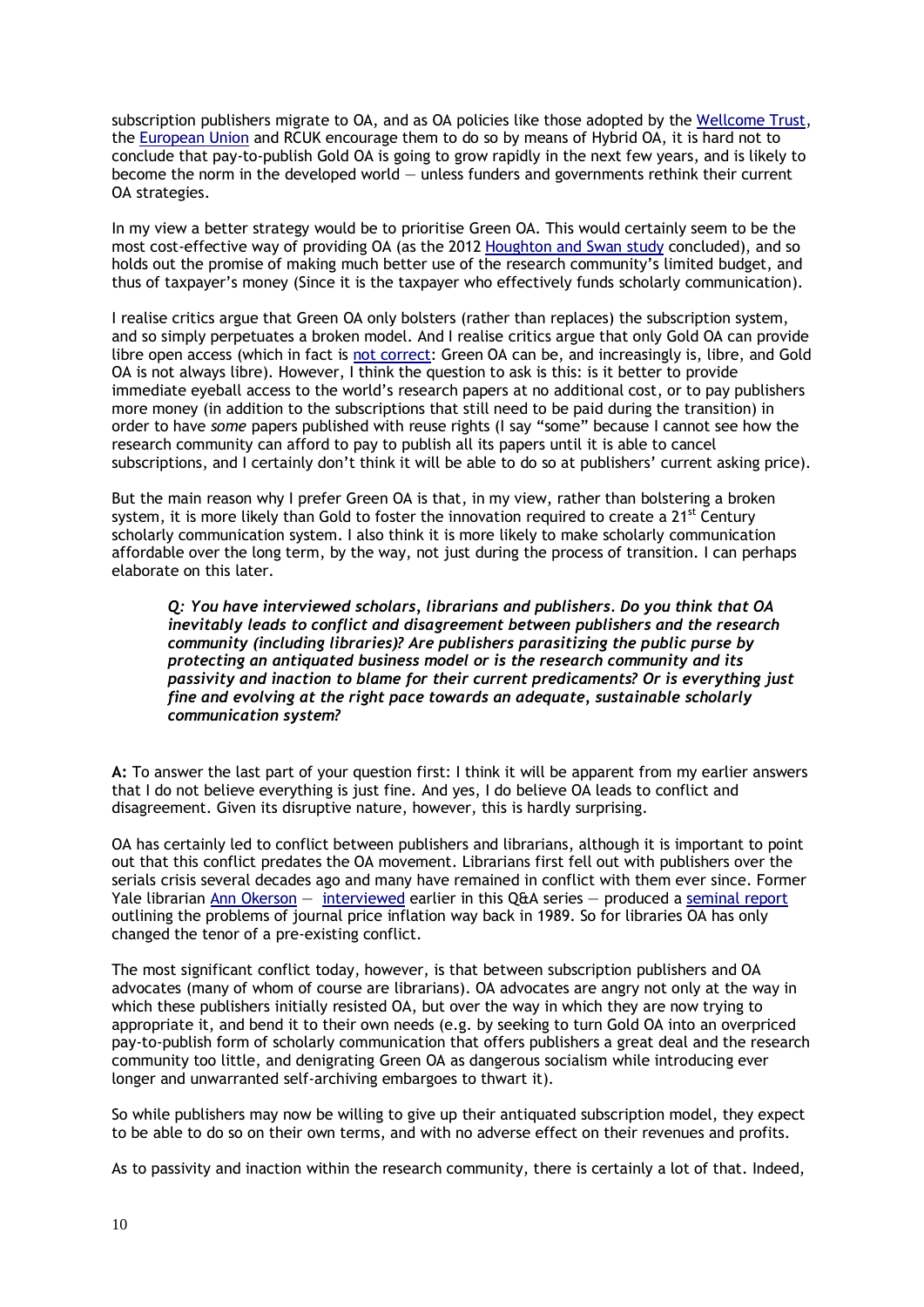it is not clear to me that the wider research community *is* actually dissatisfied with the subscription system. OA advocates are very vocal, and they attract a lot of attention, but how representative are they of the research community at large?

You will recall that in an [earlier Q&A](http://poynder.blogspot.co.uk/2013/10/media-research-analyst-at-exane-bnp.html) in this series media research analyst Sami Kassab argued that the OA movement is not representative. In fact, he said, most researchers are happier with publishers today than they were a few years ago. And to support his argument Kassab pointed out that fewer researchers have signed the [Cost of Knowledge](http://thecostofknowledge.com/) boycott of Elsevier than signed earlier OA petitions.

Does he have a point? Possibly. Consider for instance that although Elsevier's decision to start [sending take-down notices](http://www.mmm-online.com/elsevier-sends-wave-of-takedown-requests/article/327060/) to services like [Academia.edu,](http://www.academia.edu/) and then to individual universities like Harvard, California, and Calgary (demanding that they remove self-archived papers from their web sites) has seen the number of signatures on the Cost of Knowledge site grow to [around 14,500,](http://thecostofknowledge.com/) (increasing the number by 11%) this is still less than half the 34,000 researchers who in 2000 signed the [PLOS open letter.](http://www.plos.org/about/plos/history/) And remember that the PLOS signatories were asking only that publishers make papers freely available after an embargo, they were not responding to an attack on their right to self-archive their own work. This suggests to me that the bulk of researchers have yet to be persuaded of the need to embrace OA, or indeed of the iniquity of Elsevier.

That said, what is new about the Cost of Knowledge protest is that it is an initiative begun and driven by researchers (specifically mathematicians), not by librarians, or the usual suspects in the OA movement. It is also noteworthy that these mathematicians are angry at publishers (notably Elsevier) because they believe subscription journals are unjustifiably expensive, and that by bundling serials into inflexible and non-transparent [Big Deals](http://www.infotoday.com/it/sep11/The-Big-Deal-Not-Price-But-Cost.shtml) (which force librarians to buy journals that their faculty do not even want) publishers are engaged in price gouging.

This anger has also seen the launch of the [Mathematics Literature Project](http://tqft.net/mlp/wiki/The_Mathematics_Literature_Project) (designed to point researchers to freely available copies of papers, rather than to paywalled versions). And it has stimulated mathematicians to start creating their own publishing venues — e.g. the [Episciences.org](http://episciences.org/)  [project](http://episciences.org/) and overlay journals like *[Annals of Mathematics](http://annals.math.princeton.edu/)*. Significantly, the aim of the latter projects seems to be to remove [publishers from the](http://www.nature.com/news/mathematicians-aim-to-take-publishers-out-of-publishing-1.12243) publishing process. Again, how representative these disgruntled mathematicians are of the wider research community is open to question.

As to whether publishers are parasitizing the public purse I guess the real question is whether they are providing value for money, or (as OA advocates maintain) making excessive profits by price gouging. Evidently, like many OA advocates, mathematicians have concluded the latter.

When responding to such claims publishers often argue that in a capitalist economy the notion of "excessive profits" is meaningless. However, my view is that this would only be a defensible position if the market for scholarly journals was a "true market". Speaking to me in 2002, anti-trust economist [Mark McCabe](http://mccabe.people.si.umich.edu/) argued that [this is not the case](http://www.infotoday.com/it/dec02/poynder.htm) — since there is no market mechanism to restrain prices.

Perhaps the best response to publishers who argue that profits can never be excessive in a capitalist system is the one Mike Taylor often [gives,](https://twitter.com/ceptional/status/413559093475811328) in which he cites Tim O'Reilly's advice to companies to "[create more value than you capture](http://contently.com/strategist/2012/04/06/tim-oreilly-value-creation/)".

*Q: Given rising demands for an integrated data, software and text infrastructure not only for archiving and making accessible all publicly funded research output, but also for developing content mining technology, what role, if any, do you see for publishers in this infrastructure?*

**A:** I'm not sure if it is what you mean, but I am going to take this as a question as to what future role I see for of publishers in scholarly communication.

When [I interviewed BioMed Central founder Vitek Tracz in 2006](http://poynder.blogspot.co.uk/2006/05/interview-with-vitek-tracz.html) he suggested that as scientific papers become increasingly available outside paywalls publishers will have to reinvent themselves.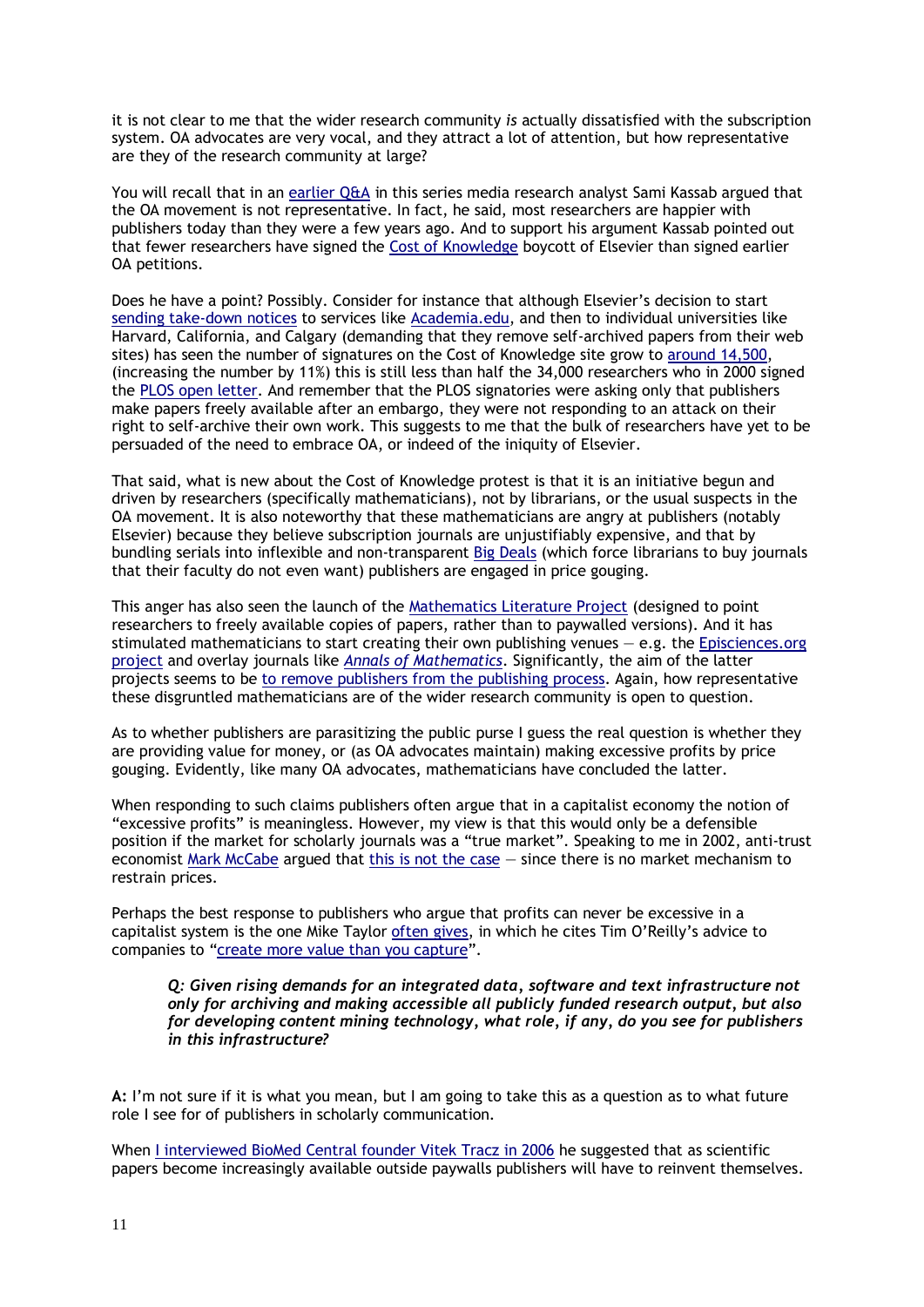That seems self-evident, but the question is: how should they do this?

One option Tracz saw was that they could start building value-added databases around free scholarly content (both papers and data). As he explained, "A publisher could, for instance, focus on the bit of the carrot genome that makes it red. This could involve collecting all the papers written about that part of the carrot genome and then commissioning someone to write a commentary on those papers. This would synthesise the papers and explain their significance to that bit of the carrot genome. Then all the data  $-$  including the raw source data, the published papers evaluating that source data, and the commissioned commentary — would be structured in some electronic format designed to make it easy for researchers to use, to display, and to link to other relevant databases."

Tracz assumed that this secondary publishing market would be subscription based. As he put it, "[W]here today you have thousands of journals sold on subscriptions, in ten to twenty years there will be thousands of editorially intensive databases also sold on subscriptions, many of them probably sold by existing science publishers."

For me this is reminiscent of the patent information model I mentioned earlier, where secondary publishers wrap value-added data around freely-available patent documents and charge for access to the combined package.

I am aware, however, of [claims](http://www.nature.com/news/researchers-opt-to-limit-uses-of-open-access-publications-1.12384) that many researchers are reluctant to license their work under a [CC-BY](http://creativecommons.org/licenses/by/1.0/) licence (See also [this\)](http://www.materialworldblog.com/2014/01/picturing-authors-views-on-open-access-publishing/). If correct, Tracz's idea might raise licensing issues, since "reenclosing" papers for commercial purposes in the way he envisages would presumably fall foul of non-commercial licences (which many OA papers could be released under).

I am also conscious that patent databases are pretty expensive and so primarily used by large commercial organisations. Whether the databases envisaged by Tracz might prove too expensive for the research community I do not know. What I do know is that to access patent information on proprietary services like STN International is far from cheap. STN users pay an annual subscription of €52 per user ID, plus a mix of connect charges, display charges and print charges. Accessing a premier patent database like Thomson Reuters World Patents Index [\(WPIDS\)](http://www.fiz-karlsruhe.de/database.html?&no_cache=1&tx_ptgsashop_pi2%5basv_id%5d=243&tx_ptgsashop_pi2%5basv_hash%5d=32bfdb3550cd67914d89cbefaa884e6b), for instance, incurs an hourly connect fee of €640, plus display charges of €5.70 and print charges of €7.46 per record on top of that.

That said, like all proprietary information providers STN is having to adapt to the Internet. It has, for instance, developed a new web-based front end called [STN Easy,](https://stneasy.fiz-karlsruhe.de/html/english/login1.html) which charges on a usage basis alone, and not for connect time.

More importantly, proprietary patent information providers have begun developing new software platforms where the value of what they provide lies not in the content, but in the analytical tools that come with it  $-$  e.g. the ability to examine, analyse and map patent data. In other words, as the value inevitably shifts from content to software, so information providers are having to morph into technology companies. That at least is how I interpret the development of products like [STN](http://www.cas.org/products/stn/anavist)  [AnaVist](http://www.cas.org/products/stn/anavist) and [Thomson Data Analyzer](http://thomsonreuters.com/thomson-data-analyzer/) (A list of patent analytical tools can be found [here\)](http://wiki.piug.org/display/PIUG/Patent+Analysis,+Mapping,+and+Visualization+Tools).

I mention all this because one could imagine scholarly publishers taking the same journey. Indeed Elsevier's purchase of [Mendeley](http://www.mendeley.com/) would seem to point in that direction, as does its recent re-launch of [SciVal,](http://info.scival.com/) the [announcement](http://bambooinnovator.com/2014/01/17/academic-research-platform-sciencescape-raises-2-5m-partners-with-educational-publisher-elsevier/) that it is partnering with [Sciencescape,](http://sciencescape.org/) an[d its partnership](http://www.ucl.ac.uk/news/news-articles/1213/UCL_Elsevier_partnership_181213) with University College London [\(UCL\)](http://www.ucl.ac.uk/) to create a Big Data Institute.<sup>1</sup> [News](http://eu.wiley.com/WileyCDA/PressRelease/pressReleaseId-110080.html) that Wiley is forming a partnership with [Knode](http://knodeinc.com/) suggests that it too may have embarked on such a trajectory.

Actually, I suppose one could argue that Elsevier first started out in this direction back in 2004 when it [launched Scopus](http://newsbreaks.infotoday.com/nbreader.asp?ArticleID=1633) in order to compete with Thomson ISI [\(Web of knowledge\)](http://wokinfo.com/). It is also worth noting that Elsevier sells patent databases itself, but now incorporates them into workflow solutions like [Reaxys.](http://www.elsevier.com/online-tools/reaxys)

-

 $<sup>1</sup>$  The partnership is described as "a new collaboration to explore innovative ways to better serve the needs of</sup> researchers through the exploration of new technologies and analytics as applied to scholarly content and data."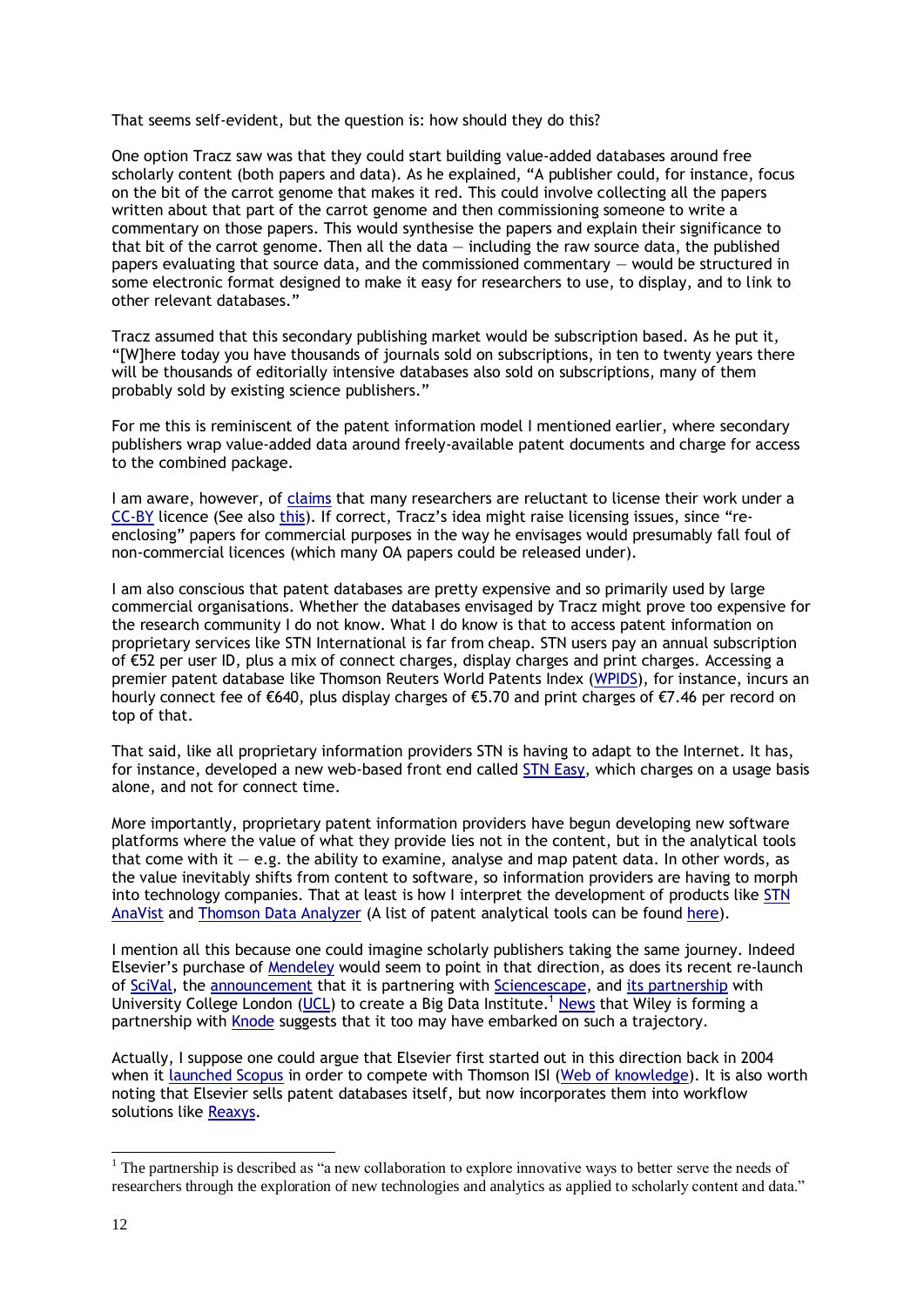All that said, I suspect your question goes to your belief (as I understand it) that much (if not all) of the next-generation scholarly communication infrastructure will be created and managed not by publishers but by the research community itself. And I think you anticipate that this will be funded through the cancellation of journal subscriptions.

I can see the logic here. After all, researchers are the creators (and thus owners) of the content in research papers (assuming they do not sign the rights over to publishers), and they are surely as (if not more) talented than publishers at many of the tasks associated with the publishing process not least peer review, which after all is done by them not the publisher.

Moreover, as publishing is driven more and more by technology, and the different processes automated, the need to outsource the job to publishers might begin to seem moot. And after all, as you pointed out in [your Q&A in this series,](http://poynder.blogspot.co.uk/2013/09/bjorn-brembs-on-state-of-open-access.html) the Internet was created by the research community, not by corporations. So why should it not now build itself a new Internet-based publishing infrastructure?

It is however important to remember that scholarly publishers do more than simply gather, bundle and distribute content. And while they may not do the peer review themselves, they do manage the process. One could argue that it is important to have an independent intermediary act as honest broker between researchers when they are reviewing one another's work. I recall a senior publisher once justifying the role of publishers in the scholarly communication process in this way: "If it wasn't for publishers these people would end up killing each other".

But I would like to explore your idea further by speculating on how Green OA could develop (if it were allowed to).

As you know, the most vocal advocate for Green OA is Stevan Harnad. As I understand it, he believes that if researchers routinely self-archived a copy of every paper they published in a subscription journal in their institutional repository they could hope to achieve two objectives. First, they would provide OA to their research. Second, if the practice became widespread amongst researchers it would eventually trigger what Harnad calls a "[leveraged transition](http://users.ecs.soton.ac.uk/harnad/Temp/greenroad.html)" to a networkbased publishing infrastructure.

This new infrastructure might be based on pay-to-publish Gold OA, free-to-publish-free-to-read Gold OA, or something very different (and perhaps far more radical). The important point is Harnad believes that if the research community embraced Green rather than Gold OA it would be able to force publishers to abandon those services they currently provide that are unnecessary in an online world, and so downsize their operations. This in turn would force them to lower their prices. As a result, the research community would not only get OA, but it would get it for less than it currently pays for journal subscriptions.

I won't go into the details of the process Harnad envisages. Suffice it to say that he believes the only service publishers would need to provide in a mature OA environment is that of managing the peer review process. And this, he [suggests,](http://www.dlib.org/dlib/july10/harnad/07harnad.html) could be done for around \$200 per paper (i.e. significantly lower than today's pay-to-publish Gold OA).

As it happens, we are already seeing standalone peer review services emerging. [Rubriq,](http://www.rubriq.com/) for instance, provides such a service for [\\$500 to \\$700 per paper.](http://www.rubriq.com/how/pricing/) I believe Rubriq assumes that many of the papers it handles will go on to be published in regular journals, but it was [recently announced](http://www.heraldonline.com/2014/02/18/5688401/qscience-will-use-rubriqs-standardized.html) that it will be providing outsourced peer review services to OA publisher [QScience.](http://www.qscience.com/) We can doubtless expect to see further such announcements going forward.

The emergence of services like Rubriq suggests a possible direction that scholarly communication could take. More importantly, it would seem to confirm Harnad's view that in a networked world some or all of the tasks scholarly publishers perform today can (and surely will be) [disaggregated,](http://kar.kent.ac.uk/4/) if not discontinued all together.

But disaggregation is just one consequence of scholarly journals going online and the move to OA. There is a much more interesting one, and it is this: as more and more research papers are deposited in institutional repositories we can see a potential new publishing infrastructure begin to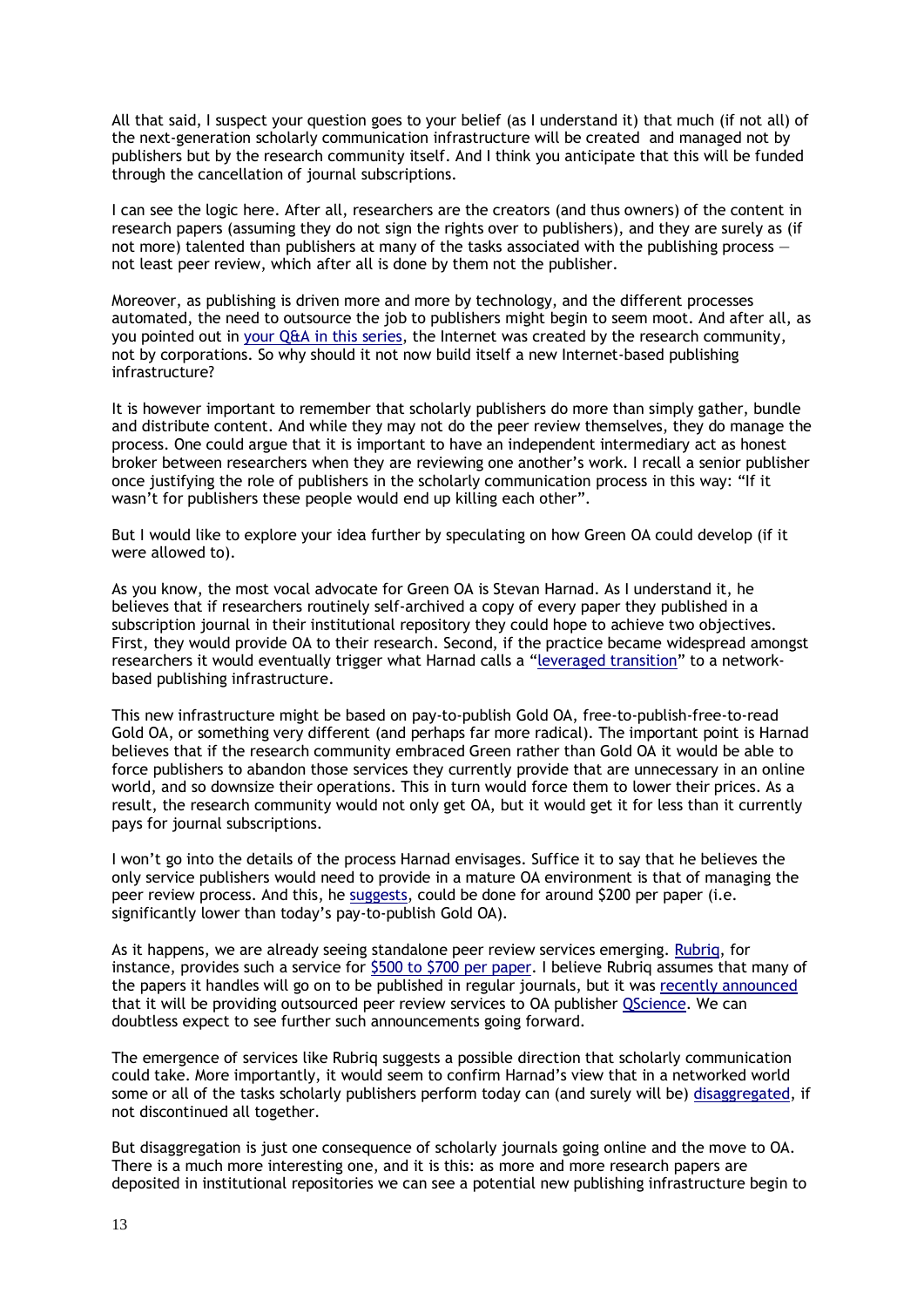emerge, as universities realise that their repositories need not simply be a place in which copies of papers published elsewhere are archived (as publishers and many OA advocates currently assume).

More specifically, as librarians see the content in their repositories grow, and as they become increasingly disgruntled at the prices that publishers charge for their services (both subscriptions and APCs) they will surely realise that they can use their repositories to create new low-cost journals, as researchers have been doing with content in the physics eprint server [arXiv](http://arxiv.org/) (e.g. *[Annals](http://annals.math.princeton.edu/)  [of Mathematics](http://annals.math.princeton.edu/)*). In fact, some librarians are already doing this. Last December, for instance, the *Times Higher* [reported](http://www.timeshighereducation.co.uk/news/ucl-presses-ahead-with-open-access/2009926.article) that UCL is encouraging scholars to create "overlay journals" on top of its institutional repository [UCL Discovery.](http://discovery.ucl.ac.uk/)

To facilitate this, UCL library has incorporated the open source software Open Journal Systems [\(OJS\)](http://pkp.sfu.ca/ojs/) into UCL Discovery. This allows the repository to act as a back-end storage system for new online journals, with OJS sitting on top of the repository software so that editorial boards can control the flow of manuscripts undergoing peer review, and handle the presentation of each issue of the journal.

An early example of such a journal is *Slavo*, which will be run by postgraduates of Slavonic and East European studies at UCL.

UCL is not the only university to see the potential here. A growing number of US universities are already publishing, or planning to publish, OA journals via their institutional repositories, including [Yale University,](http://www.youtube.com/watch?v=6T7_3IRdOYI&feature=youtu.be%5d) [Pacific University \(Oregon\),](http://jlsc-pub.org/jlsc/) th[e University of South Florida,](http://scholarcommons.usf.edu/abo/) and [Duke Law School.](http://scholarship.law.duke.edu/delpf/)

Today the OJS web site indicates that [over 6,000 journals](http://pkp.sfu.ca/ojs/ojs-usage/ojs-map/) are being published using its software, and doubtless many of these are being published by university libraries. Certainly Stellenbosch University in South Africa is [doing this,](http://library.sun.ac.za/English/services/oa/Pages/sunjournals.aspx) as are [many Australian universities.](http://aoasg.org.au/open-access-in-action/australian-oa-journals/) The National Library of Australia also hosts a good number of OA journals under its [Open Publish program.](file:///C:/Users/Richard/Dropbox/1RickyP/1Where%20are%20We/The%20National%20Library%20of%20Australia%20hosts%20many%20open%20access%20journals%20through%20its%20Open%20Publish%20program,%20which%20uses%20the%20Open%20Journals%20System)

You will know that [bepress](http://www.bepress.com/) has also developed a software package calle[d Digital Commons](http://digitalcommons.bepress.com/) specifically in order to enable journals to be published on institutional repositories. Currently around 300 journals are being published using Digital Commons in North America, most of which are OA journals.

From here it does not take much of a leap to see that universities could publish their own books and monographs too. And last year UCL "repatriated" UCL Press from a commercial publisher in order to do just that. Once again, UCL Discovery will provide the storage layer, with the publication process managed by a package called Open Monograph Press [\(OMP\)](http://pkp.sfu.ca/omp/). Like mathematicians, it would seem, a growing number of libraries are not averse to removing publishers from the process of scholarly communication all together.

But did I not suggest that publishers might be essential for managing the peer review? I did, but not everyone agrees. Last year, for instance, professor of political science and public policy at the London School of Economics [Patrick Dunleavy](http://www.lse.ac.uk/researchAndExpertise/Experts/profile.aspx?KeyValue=p.dunleavy%40lse.ac.uk) published a blog post [arguing](http://blogs.lse.ac.uk/impactofsocialsciences/2013/10/17/industry-rethink-open-access-prices/) that universities could organize their own conventional peer review processes economically and effectively, "much as they do for PhD examining in the UK, using a system of mutual service and support."

In other words, Dunleavy believes that universities are quite capable of publishing their own books and journals without the involvement of publishers. "All the rest of the piece  $-$  getting articles publicized by twitter and blogs, providing a well-edited product, delivering the article to any PC, phablet or colour printer in the world  $-$  can be done easily and cheaply by universities themselves," he said. "Online communities are already doing the work of developing more and more research, so for universities to directly organize and publish their own peer reviewed journals, monographs and books is a natural next step."

Seen in this light, rather than propping up an outdated subscription system, Green OA begins to look more like a catalyst for new publishing solutions. Indeed, it is Gold OA that begins to seem stuck in the past, since all the majority of OA publishers are doing today is recreating the traditional journal. In most cases the only difference is that the journals are electronic pay-topublish journals. It is my suspicion that in the not-too-distant-future this model will be dismissed as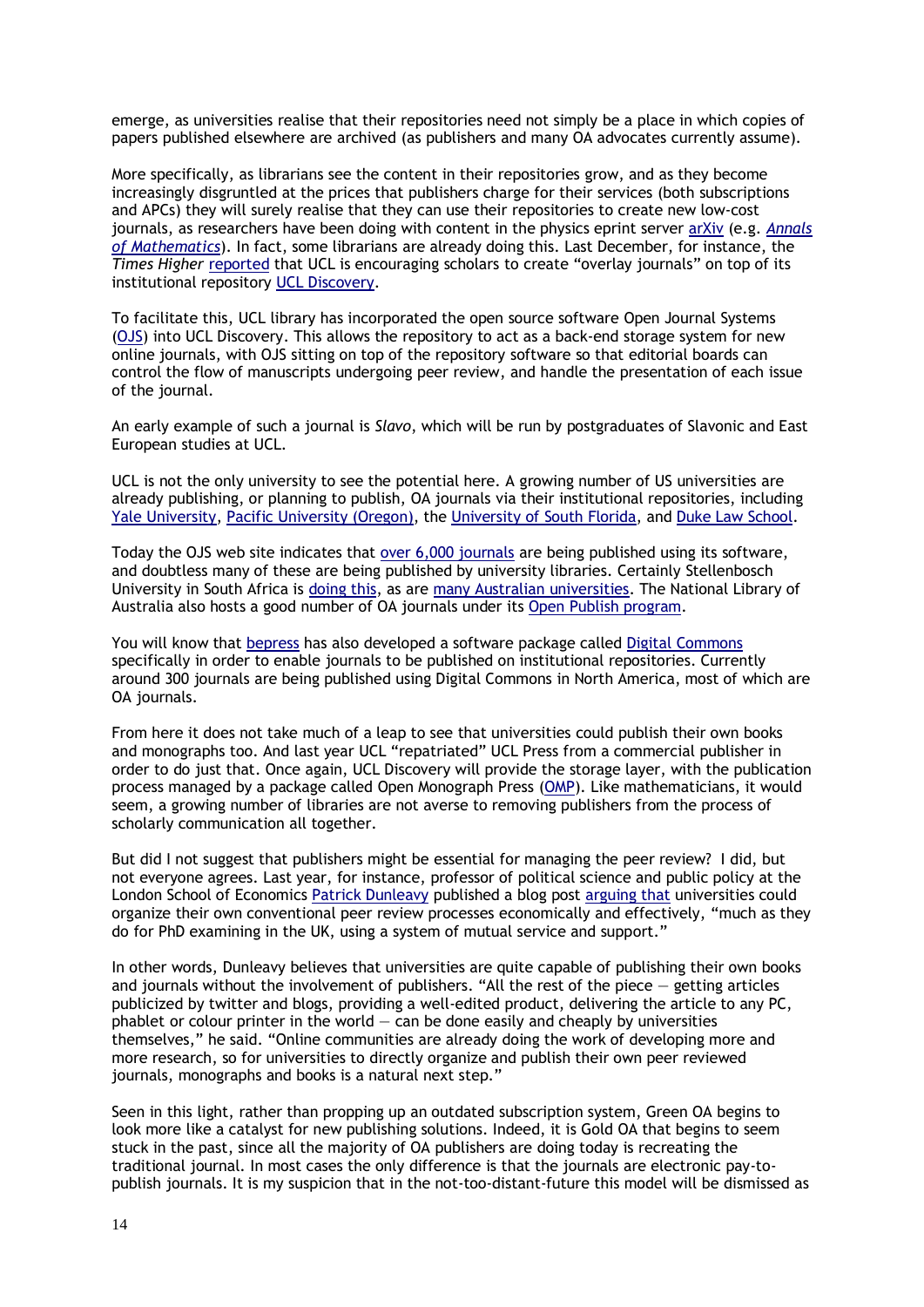an irrelevant hangover from the print world.

As you know, many advocates argue that OA has nothing to do with reforming scholarly publishing. I think that is silly: to my mind OA is inextricably bound up with the urgent need to improve scholarly communication. So it would be a big mistake to miss the opportunity of reinventing the way in which research is shared at the same time as moving to an OA environment, both because of the potential cost savings, but also because of the opportunities it provides for leveraging the network to make scholarly communication more rapid, more effective, and more transparent.

Be that as it may, many now expect a radically different scholarly communication system to emerge sooner or later, and most of the changes anticipated depend on research (and the accompanying data) being OA. There is a growing view, for instance, that pre-publication peer review has become too expensive, slow and unreliable, and is now an impediment to effective scholarly communication. Consequently, many believe it should be abandoned.

On cue, we are seeing new services emerge to offer post-publication peer review  $-$  e.g. [F1000,](http://f1000research.com/) [Libre,](http://www.openscholar.org.uk/libre/) [The Winnower,](http://thewinnower.com/) [PubMed Commons](http://www.ncbi.nlm.nih.gov/pubmedcommons) and [PubPeer.](https://pubpeer.com/) Some of these services assume that the papers they review have already undergone pre-publication peer review, but not all do. Whether many of the repository-based OA journals we are seeing emerge will abandon pre-publication peer review any time soon we cannot know. But if libraries are encouraged to be creative (and given the necessary funding) I believe we could see more innovation in publishing taking place in the library environment in the next few years than amongst traditional publishers (although it is possible libraries will want to outsource some of the work). What we do know is that post-publication peer review assumes that papers are freely available, and the arrival of new post-publication peer review services suggests another possible direction that scholarly communication could take.

Whatever happens, we might certainly wonder why anyone would want to cling to such a time and people intensive process as pre-publication peer review, particularly in light of [the growing number](http://www.nature.com/news/2011/111005/full/478026a/box/2.html)  [of retractions,](http://www.nature.com/news/2011/111005/full/478026a/box/2.html) the so-called [reproducibility crisis,](http://theconversation.com/science-is-in-a-reproducibility-crisis-how-do-we-resolve-it-16998) and the increase in [scientific fraud](http://www.cbsnews.com/news/study-scientific-research-fraud-on-the-rise/) we are seeing. (In the [latest scandal](http://www.nature.com/news/publishers-withdraw-more-than-120-gibberish-papers-1.14763) Springer and IEEE have had to withdraw more than 120 gibberish papers).

As the [number of papers being published](http://www.nlm.nih.gov/bsd/medline_cit_counts_yr_pub.html) continues to grow by leaps and bounds we must also wonder at what point pre-publication peer review will simply become unmanageable. Writing in *Nature* last year, the researcher [Jason Priem](http://jasonpriem.org/) [argued](http://www.nature.com/nature/journal/v495/n7442/full/495437a.html) "In the late 1990s, commercial Internet services such as Yahoo! found that hiring experts to create vetted lists of web pages completely failed at Web scale; the same will be true of scholarship".

And again on cue, a range of new cost-effective technology solutions are becoming available to do much of the heavy lifting, allowing Priem to predict that in the future certification will take place in new ways — including by means of "algorithmic filters" to flag work to other researchers, as well as [altmetrics](http://altmetrics.org/manifesto/) such as number of page views, tweets and trackbacks. As a result, said Priem, there will be "a first-pass filter before manual curation."

In fact, Priem added, the very concept of "pre-publication" will eventually be forgotten. "Webbased dissemination increasingly pervades the research process. Conversations, data collection, analysis and description will be born published."

Viewed from this perspective, the scholarly journal begins to look decidedly dated. So too in fact does the notion of the "paper". This was another point Tracz [made to](http://ia600201.us.archive.org/13/items/The_Basement_Interviews/Vitek_Tracz_Interview.pdf) me in 2006. As he put it then, "When we talk about papers we are imprisoned by the idea of something that consists of a discrete quota of information, mandated by the fact that there is only so much you can do on paper."

In future, Tracz added, a "paper" may be one sentence long or 1,000 pages long, it may contain a database or be linked to databases, and it will be constantly accumulating.

Significantly, he said, "You don't really need publishers for that, you need tools, and software development."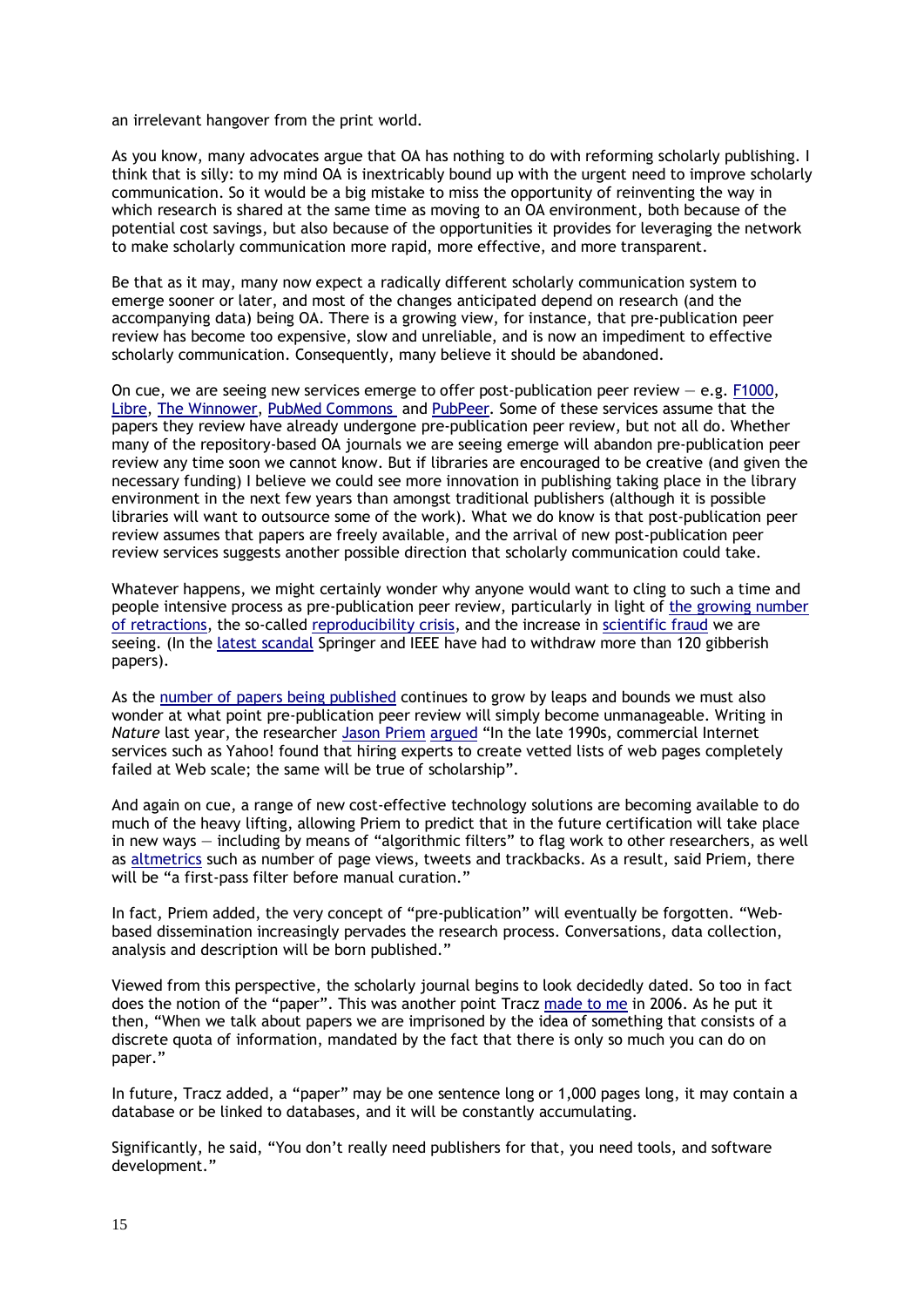Traditional publishers have clearly been mulling over such possibilities too. Doubtless that is why Elsevier has been experimenting with the "[article of the future](http://www.elsevier.com/about/mission/innovative-tools/article-of-the-future)" and its "[executable paper](http://www.elsevier.com/physical-sciences/computer-science/executable-papers)" projects. Similarly, OA publisher [eLife](http://www.elifesciences.org/) has been experimenting with it[s Lens project,](http://lens.elifesciences.org/) and Wiley is working on the [Anywhere Article.](http://exchanges.wiley.com/blog/2014/02/14/designing-a-better-html-article-the-anywhere-article/)

But if publishers are going to have to think of themselves more as software companies than content providers, the time and effort involved in retrofitting the traditional paper for the online world might offer insufficient value to justify the cost involved, particularly if the paper is destined to disintegrate, or even evaporate. Like patent information providers before them, therefore, scholarly publishers may find that developing new tools able to mine, analyse, and map scientific data and research results offer more scope for the future — products like SciVal and Sciencescape perhaps?

As [Sage Bionetwork's](http://sagebase.org/) [Christopher Bare](http://digitheadslabnotebook.blogspot.co.uk/p/about-me.html) [has written](http://digitheadslabnotebook.blogspot.co.uk/2014/01/guide-to-open-science.html), "The scientific paper has become something of a choke point. Unbundling the functions of a paper might allow more degrees of freedom for progress and innovation."

You will perhaps see from this why I believe that focusing on Green OA, and leveraging the potential of repositories as new publishing platforms, could offer more potential for building a new scholarly communication infrastructure than pay-to-publish Gold OA. At the very least, it would seem able to do it more quickly.

But to go back to your question: What role do I see for publishers in the modern scholarly infrastructure? Frankly, I do not know, and given the disruptive nature of the Internet I would hesitate to make any predictions.

Certainly they could face disintermediation  $-$  although I have to admit to some doubt over the degree to which the research community could manage the whole process itself. And while researchers may have created the initial Internet infrastructure, the network only became what it is today once it was commercialised and corporations moved in.

So while it is certainly possible that researchers could end up "taking back ownership" of scholarly communication (as Dunleavy implies) my suspicion is that even if we can agree that scholars have all the skills necessary to become their own publishers they might not be able to put aside their competitive interests sufficiently to be able to manage an effective, fair and adequate system. As the publisher I mentioned earlier pointed out to me, researchers have a tendency to fight with one another as often as they cooperate. The constant disagreement and infighting amongst OA advocates would seem to demonstrate as much.

On the other hand, I could envisage librarians replacing publishers as the new honest brokers of scholarly communication  $-$  which is perhaps what UCL has in mind. And this is what we are seeing at [Amherst College](file:///C:/Users/Richard/Dropbox/1RickyP/1Where%20are%20We/And%20perhaps%20the%20more%20important%20need%20is%20not%20for%20the%20research%20community%20to%20do%20all%20the%20work,%20but%20to%20be%20able%20to%20call%20the%20shots) and perhaps with the [Lever Initiative.](http://lj.libraryjournal.com/2014/03/opinion/peer-to-peer-review/the-lever-initiative-taking-a-stand-to-change-the-world-peer-to-peer-review/)

That said, I see a number of possible futures for publishers. They could, for instance, downsize to providing just peer review services, as Harnad anticipates. Alternatively, they might become database providers in the manner predicted by Tracz. Or they could become pure technology companies, providing some parts of the new publishing infrastructure starting to emerge. And clearly they could end up playing a role in all these ways or none.

(In passing, I would note that bepress — more formally Berkeley Electronic Press — initially began as a publisher. In 2011, however, it [sold all it journals](http://www.libraries.wright.edu/noshelfrequired/2011/09/16/de-gruyter-acquires-67-journals-from-bepress-details-from-de-gruyters-sven-fund/) to focus on providing technology solutions to enable the research community do its own publishing. These include [Digital Commons](http://digitalcommons.bepress.com/) and [Selected](http://works.bepress.com/)  [Works](http://works.bepress.com/). As such, bepress seems to me to be a good example of how publishers might morph into technology companies).

Finally, publishers may convince governments and research funders to protect them from the cold winds of change the Internet is blasting their way. In other words, on condition that publishers migrate to OA, governments might agree to ring fence their current profits. In my view, this would be a form of protectionism, and somewhat at odds with publishers' argument that their high profit levels are a natural, healthy, and acceptable feature of capitalism.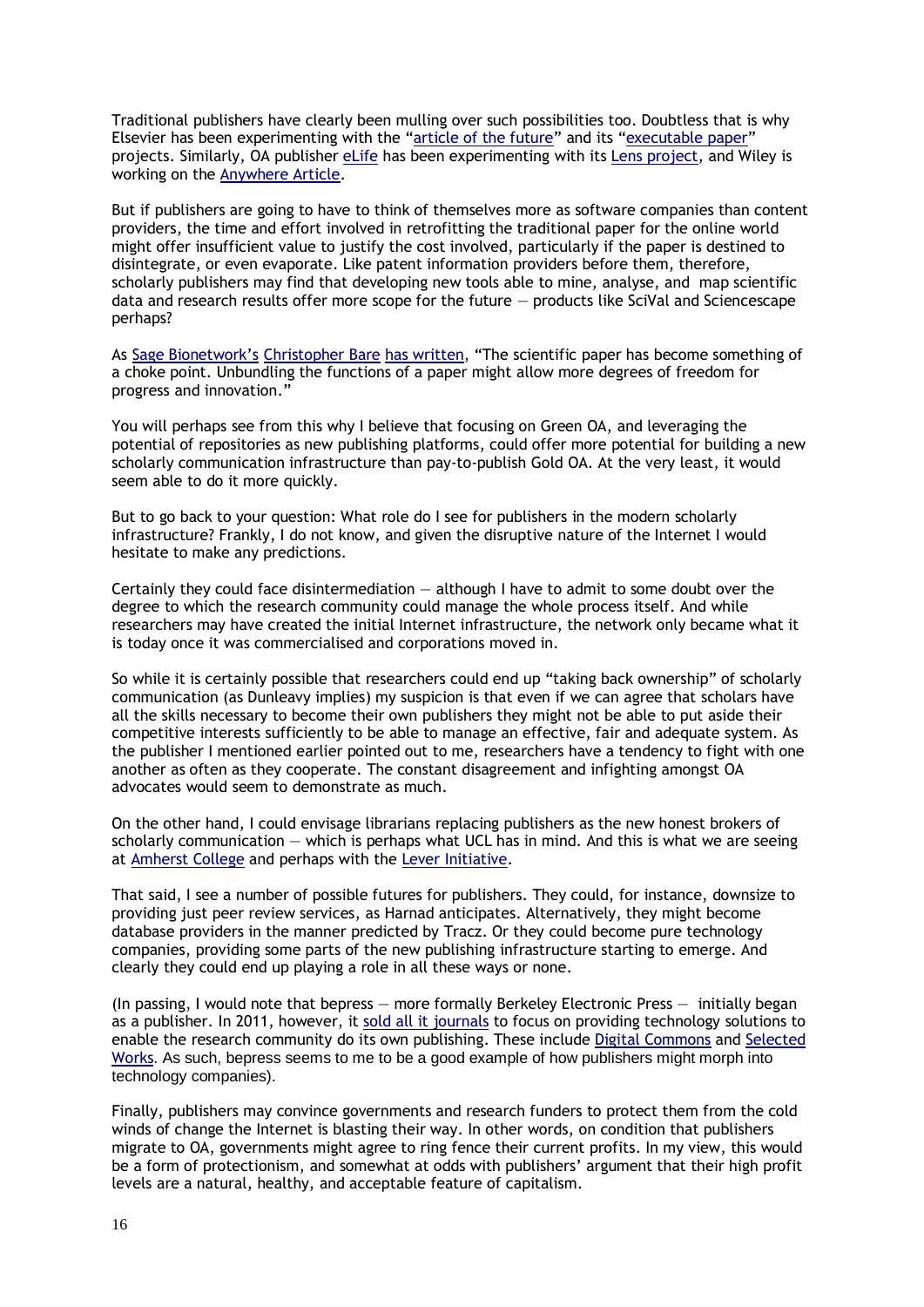Nevertheless, this would seem to be the scenario RCUK envisages with its pay-to-publish Gold OA policy. Likewise, it is the model that David Willetts is hoping to persuade other countries to emulate, and it is the model that Sander Dekker hopes to persuade his fellow ministers and state secretaries in Europe to coordinate their national agendas around  $-$  as he [explained to](http://www.rijksoverheid.nl/documenten-en-publicaties/toespraken/2014/01/28/open-acess-going-for-gold.html) delegates at APE 2014.

Clearly, therefore, there is still a lot to play for.

#### *Q: How would you characterise the current state of OA, in Europe, North America, and globally?*

**A:** I would say that OA is at an important transition point. [In an earlier Q&A in this series](http://poynder.blogspot.co.uk/2013/07/eloy-rodrigues-on-state-of-open-access.html) Portuguese librarian Eloy Rodrigues suggested two possible scenarios. One is what he calls a "research-driven" transition, "where research organisations and researchers assume a greater role and responsibility for disseminating and publishing their own results".

Alternatively, he said, we could see a "publishing-driven" transition to OA, "where costs, prices and profit margins all remain primarily in the control of publishers … there will be little incentive to reduce costs and prices … [and so] … OA could end up being little cheaper than the current model."

If Willetts and Dekker succeed in persuading other countries to follow the pay-to-publish Gold OA route taken by RCUK we could expect to see a publisher-driven transition, with subscription publishers suffering no loss of revenue as they reinvent themselves as OA publishers, and OA publishers able to increase their prices in the slipstream. For the research community it would mean continuing to pay inflated prices for the publishing services it currently depends on, and while journals would be freely available they might be little more than electronic versions of the traditional print journal.

On the other hand, if Willetts and Dekker fail to win the argument we could hope to see a researchdriven transition and the possibility of a new scholarly communication infrastructure emerging along the lines I have outlined above.

As these two possible scenarios vie with one another we are witnessing a hard-fought struggle over the role of self-archiving and of repositories.

Finch concluded that the role of the institutional repository should be no more than that of "providing access to research data and to grey literature" and assisting in digital preservation, and so the main vehicle for providing OA to papers should be pay-to-publish Gold OA. And when RCUK introduced its Finch-specified OA policy this then became the official UK position.

As you know, however, following an outcry from the research community, RCUK eventually agreed to a five-year transition period, during which time Green and Gold will be equally acceptable ways of providing OA. Nevertheless, RCUK continues to express a preference for Gold and it insists that when the transition period ends the policy's original requirements will come into force, with repositories downgraded to archival tools.

Amongst other things, RCUK's concession has intensified a long-standing debate over whether and for how long papers that have been published in subscription journals should be embargoed before they are able to be made freely available. OA advocates believe there is [no need for embargoes](http://blogs.computerworlduk.com/open-enterprise/2013/12/open-access-looking-back-looking-forwards/index.htm) at all; publishers disagree, maintaining that they are essential if journals are to survive financially. They also argue that embargoes should be longer than funders assume and that only the publisher can estimate the appropriate embargo period for any particular journal.

As Elsevier [put it](http://www.elsevier.com/connect/open-access-at-elsevier-2013-in-retrospect-and-a-look-at-2014) in January, "Ideally, embargoes should be set on a title-by-title basis by publishers. However, we recognize that other stakeholders — in particular funders — seek influence over embargo lengths. Those funders are also approached by those who feel that embargos should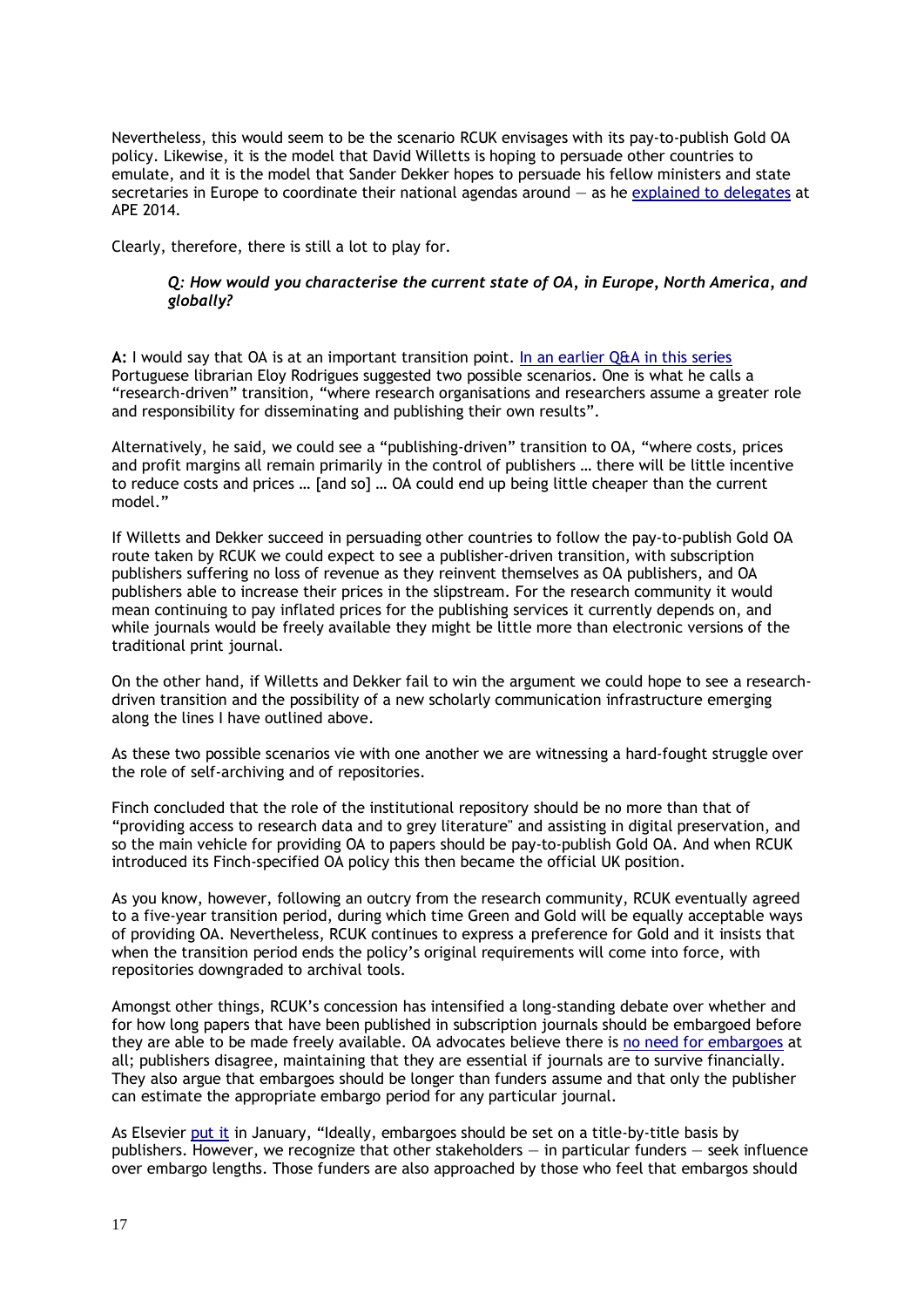be as short as possible, often six months or less. Like most other publishers, we do not believe that 12-month embargoes work for all journals or that six-month embargoes work for many titles at all."

The weakness of the publishers' argument is that there is no proof that embargoes have any impact on journal revenues — as OA advocates frequently [point out.](http://ersatzben.wordpress.com/2014/03/05/thoughts-on-journal-embargoes/) And when publishers do cite evidence to support their claims it generally turns out to be flawed evidence  $-$  e.g. [the 2012 ALPSP survey.](http://poynder.blogspot.co.uk/2012/07/oa-interviews-audrey-mcculloch-alpsp.html)

Nevertheless, to the great frustration of OA advocates, publishers often win the embargo argument. Thus while RCUK initially proposed embargoes of 6 and 12 months (12 for HSS papers), these times were subsequently doubled in response to publisher lobbying. Likewise, where in 2000 scientists had called for [OA with a 6 month embargo,](http://www.plos.org/about/plos/history/) when it introduced its [Public Access Policy](http://publicaccess.nih.gov/) the National Institutes of Health [\(NIH\)](http://www.nih.gov/) gave in to publisher lobbying and allowed a [12 month](http://publicaccess.nih.gov/policy.htm) embargo.

The conflict over embargoes has been especially fierce in North America, where the US government has tended to support Green rather than Gold OA. The latest shot in the war of words on embargoes came in the shape of a [study](http://lj.libraryjournal.com/2014/01/publishing/new-study-identifies-half-life-of-journal-articles/) on the half-life of journal articles by [Phil Davis.](http://scholarlykitchen.sspnet.org/author/pmd8/) Publishers immediately began to cite the study as evidence of the dangers of self-archiving, especially where funders demand short embargoes. Commentators like [Suber](http://blogs.lse.ac.uk/impactofsocialsciences/2014/01/14/suber-embargoes-on-publicly-funded-research/) and Duke University's [Kevin Smith,](https://blogs.library.duke.edu/scholcomm/2014/01/15/half-lives-policies-and-embargoes/) however, remain sceptical. Smith, for instance, argues that journal half-life tells us very little about embargoes.

But embargoes are not the only source of disagreement over Green OA. Last year's OSTP [Memorandum](http://www.whitehouse.gov/blog/2013/02/22/expanding-public-access-results-federally-funded-research) triggered what I believe to be a more significant battle, one whose importance increased with the Omnibus Appropriations Bill.

The issue here is who gets to provide access to scholarly papers once they have been released from behind the paywall. Conscious that US federal agencies might respond to the recent calls to embrace OA by creating their own repositories (as the NIH did in 2000 when it created the biomedical and life sciences repository [PubMed Central\)](http://www.ncbi.nlm.nih.gov/pmc/), publishers have formed a [partnership](http://chronicle.com/blogs/wiredcampus/publishers-propose-public-private-partnership-to-support-access-to-research/44005?cid=at&utm_source=at&utm_medium=en) to create what they call the Clearinghouse for the Open Research of the United States [\(CHORUS\)](http://publishers.org/press/110/).

The aim of CHORUS is to persuade OSTP and the relevant agencies that, rather than attempt to provide OA themselves, US federal agencies should outsource access provision to publishers. This would mean that when someone wanted access to a free copy of a federally-funded paper they would be directed not to an OA repository, but to the "version of record" hosted on the publisher's site.

For their part, US librarians have proposed the SHared Access Research Ecosystem [\(SHARE\)](http://www.arl.org/storage/documents/publications/share-proposal-07june13.pdf). Described as a "[federated system of university repositories](http://chronicle.com/blogs/wiredcampus/universities-and-libraries-envision-a-federated-system-for-public-access-to-research/44147)", the aim of SHARE is to position librarians as the preferred gatekeepers of OA papers. The vision here is that if someone wants access to a publicly-funded research paper they should be directed to the final peer reviewed manuscript deposited in a relevant OA repository, not to the publisher's site. SHARE could also incorporate repositories like arXiv and [BioRxiv](file:///C:/Users/Richard/Dropbox/1RickyP/1Where%20are%20We/bioRxiv) into its distributed infrastructure, along with any federal repositories that might emerge.

Others maintain that all federally-funded research papers should be deposited in [PubMed Central](http://en.wikipedia.org/wiki/PubMed_Central) (which already hosts 3 million articles). This is what palaeontologist Mike Taylor suggested in [an](http://poynder.blogspot.co.uk/2013/07/open-access-where-are-we-what-still.html)  [earlier Q&A in this series.](http://poynder.blogspot.co.uk/2013/07/open-access-where-are-we-what-still.html) Explaining why he preferred PMC over SHARE or CHORUS, Taylor said, "Of the two, libraries are obviously more aligned with the world's interests than publishers are; but since the government exists in order to represent citizens, it [PMC] seems like the safest bet."

We should not doubt that any attempt to use PMC in the way suggested by Taylor would be fought tooth and nail by publishers, since for them PMC epitomises the deeper threat they perceive from Green OA: the likelihood that the growth of OA repositories (both large central repositories like PMC and networks of institutional repositories similar to SHARE) will eventually disintermediate them. CHORUS is a response to this perceived threat, and it was this fear of disintermediation that led publishers to lobby aggressively against PMC when it was first proposed as [E-Biomed](http://www.nih.gov/about/director/pubmedcentral/ebiomedarch.htm) by the then director of the NIH [Harold Varmus](http://en.wikipedia.org/wiki/Harold_E._Varmus) in 1999. By arguing that E-BioMed was an attempt by the US government to interfere in a free market by becoming a publisher itself, publishers succeeded in having E-Biomed [emasculated](https://scholarworks.iu.edu/dspace/bitstream/handle/2022/170/wp01-03B.html) and released as the less ambitious PubMed Central. Even so, PMC has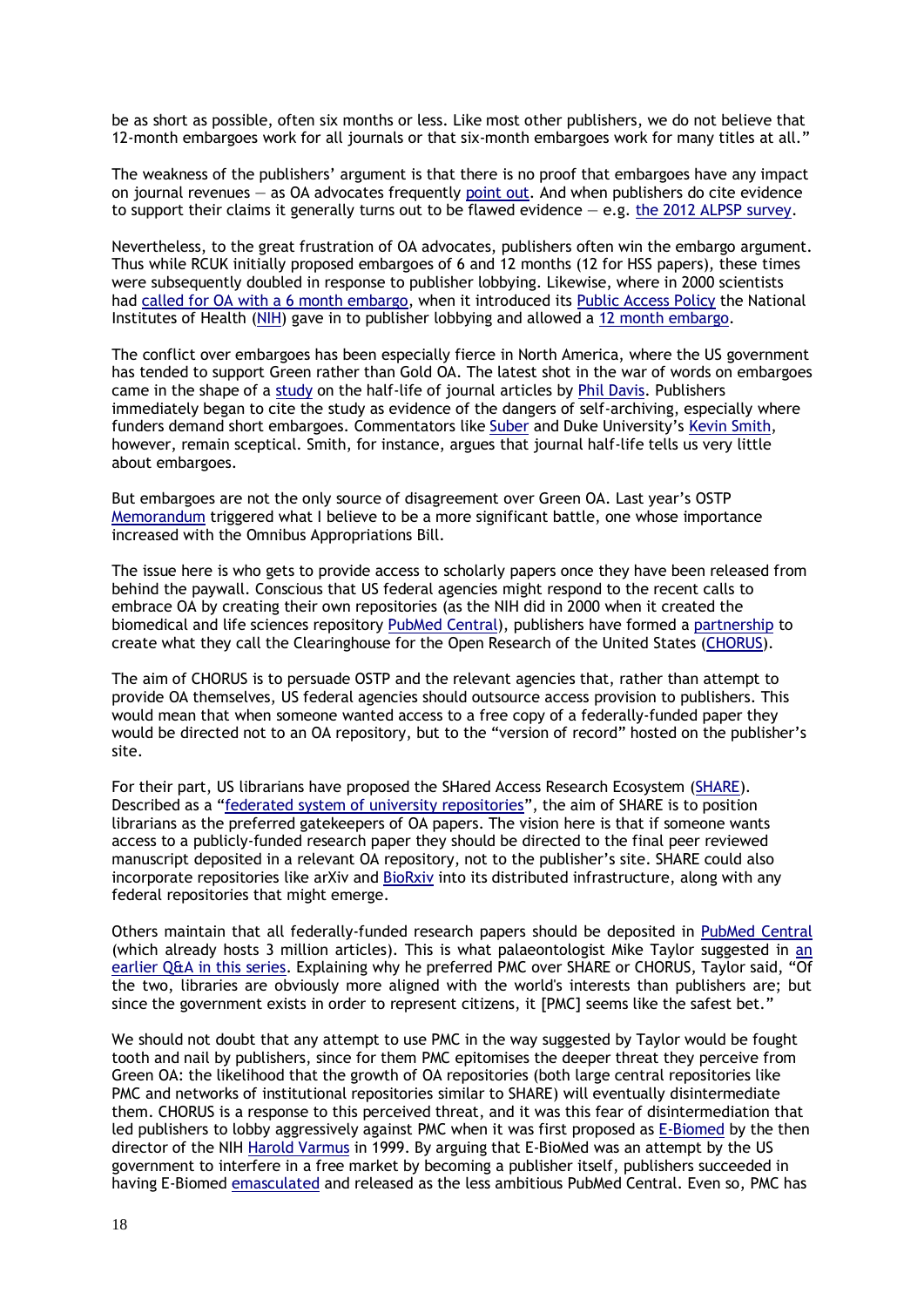become scholarly publishers' *bête noire*.

Given the high stakes involved, it is no surprise that the US legislature has also been drawn into the struggle over Green OA. As you know, in 2011 publishers supported the (unsuccessful) [Research](http://en.wikipedia.org/wiki/Research_Works_Act)  [Works Act,](http://en.wikipedia.org/wiki/Research_Works_Act) which would have had the effect of reversing the NIH policy and preventing other US federal agencies from imposing similar requirements on researchers (as is now proposed by OSTP). And this month the Frontiers in Innovation, Research, Science, and Technology Act [\(FIRST\)](https://www.eff.org/files/2013/11/12/11_1_13_first_act_discussion_draft.pdf) was [introduced](http://sparc.arl.org/news/advocacy/first/pr) into the US House of Representatives. Also [supported by publishers,](http://news.sciencemag.org/education/2013/11/first-lawmakers-examine-bill-renewing-u.s.-research) FIRST would, amongst other things, permit embargoes [of up to two](http://us.creativecommons.org/archives/90) years. It would also allow federal agencies to comply with any OA policy by means of links to [publishers' sites](http://www.mhpbooks.com/open-access-advocates-protest-the-first-act/); they would not have to host papers themselves. These links would presumably be managed by CHORUS.

What I take from all this is that while the rationale and length of Green OA embargoes has always been a hotly contested issue, publishers' real concern is that OA repositories will inevitably become full-blown publishing platforms, and so cut them out of the publishing process. By insisting that access to OA papers should be provided by them, rather than by OA repositories, they hope to remain firmly embedded in the system.

In answer your question as to how I would characterise the current state of open access, therefore, I would say that we have seen a shift from a discussion about *whether* open access should be adopted by the research community to one about *how* it should be done. Specifically, who gets to decide how OA is implemented, and who manages access provision in an OA world. This in turn raises the larger question of who gets to define and manage the new scholarly communication infrastructure that will surely be needed in the networked world. That at least is current state of the *debate* about OA as I see it.

I have discussed OA mainly in terms of the US and UK. But I think it safe to say that the same issues are currently playing out in all research intensive countries. For instance, we can see similar tussles taking place on a national scale in countries like [Italy and Germany,](http://kluwercopyrightblog.com/2013/12/03/open-access-to-scientific-articles-comparing-italian-with-german-law/) on a regional basis via organisations like the [European Research Council](http://erc.europa.eu/sites/default/files/document/file/open_access_policy_researchers_funded_ERC.pd) and [Science Europe,](http://www.scienceeurope.org/uploads/PublicDocumentsAndSpeeches/SE_OA_Pos_Statement.pdf) and on a global basis via the [Global Research Council.](http://blogs.nature.com/news/2013/05/worlds-research-funders-launch-open-access-action-plan.htm) In short, since publishers are determined to remain the arbiters and controllers of scholarly communication every new OA initiative or policy becomes a source of conflict and controversy.

What is most contentious I think is publishers' assumption that they should continue to control access to research papers even after they have been released from behind the paywall and made freely available on the Web. This conflicts with a growing view within the research community that in an OA environment publishers should be treated as service providers alone, and so should have no say over how a paper is accessed once it has acquired OA status.

Indeed, the bold and bullying manner in which publishers continuously assert their right to call the shots is causing some in the research community to question whether publishers should have any role in scholarly communication in the future.

Either way, it is hard not to conclude that if the research community wants to have greater control over its output in future it is going to have to start building publishing solutions itself. And fortuitously these solutions are beginning to emerge naturally from OA repositories, as I have indicated.

What about the developing world? Here there seems little doubt that the repository is set to play a central role in the provision of  $OA - but$  with an interesting twist. While at first sight they may appear to be no more than repositories, for instance, platforms like [SciELO](http://www.scielo.org/php/index.php?lang=en) and [Redalyc](http://www.redalyc.org/home.oa) (Latin America), and [AJOL](http://www.ajol.info/) (Africa) are in effect publishing platforms more than archival tools. They were created not to enable researchers to self-archive papers they have published in subscription journals, but to put local OA journals online and aggregate them in order to increase their global visibility.

As such, [explained](http://ojs.library.ubc.ca/index.php/cjhe/article/view/479/pdf) SciELO co-founder [Abel Packer](http://buscatextual.cnpq.br/buscatextual/visualizacv.do?id=K4794433Y4) in 2009, SciELO has always had an online publishing capability. "In some cases the SciELO coordinating organisation takes full responsibility for all the online publishing after receiving the text files from their journals. In other cases,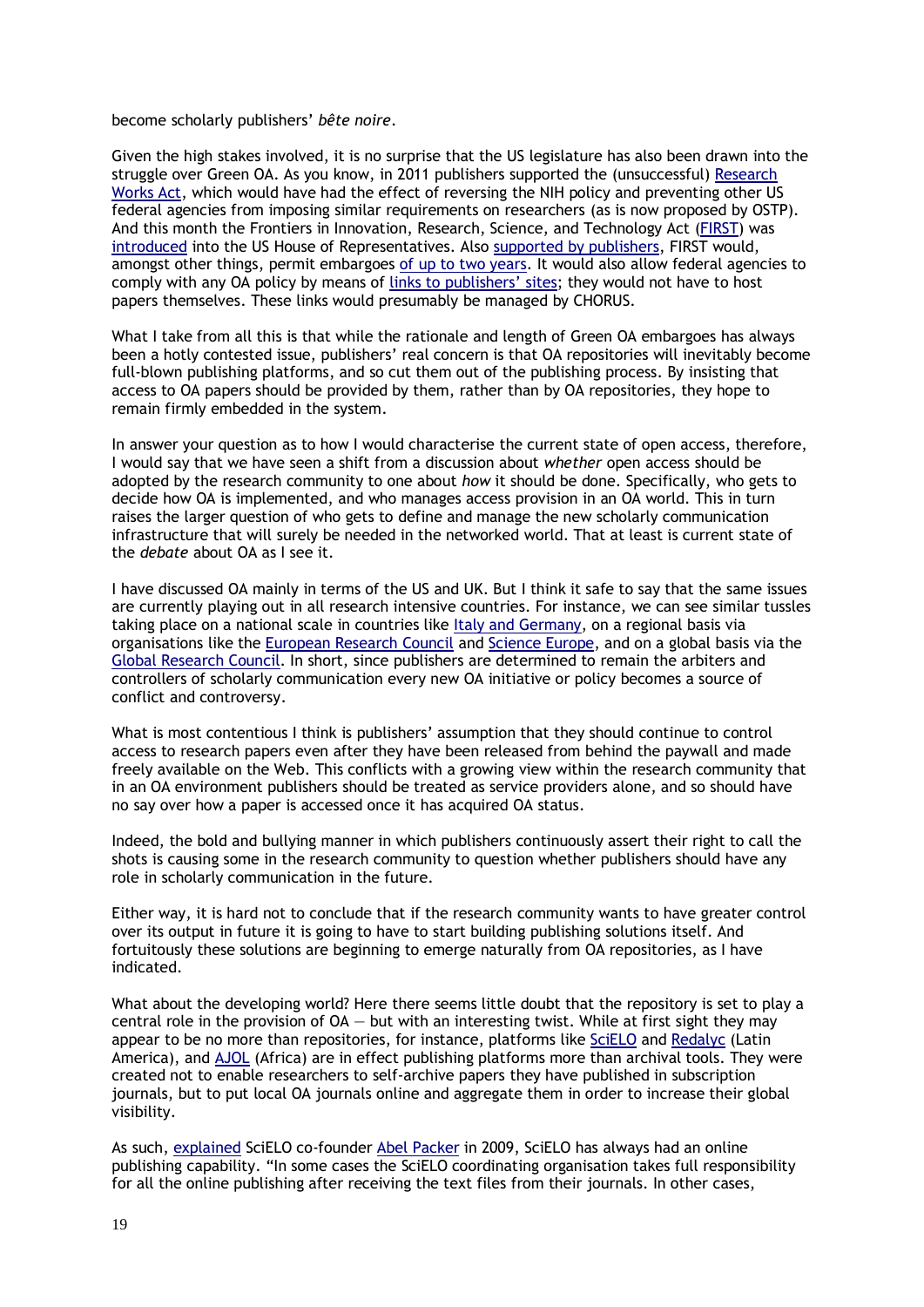journals do the markup and then send the files to SciELO ready for publishing."

SciELO would therefore best be described as a repository-based OA publishing platform. As such, it directly challenges the Finch view of what a repository ought to be, as it does the view of many OA advocates. As Packer [put it](http://ojs.library.ubc.ca/index.php/cjhe/article/view/479), "SciELO incarnates the most successful and impressive example of 'Gold OA', that is, open access based on publishing rather than self-archiving; at the same time, its database acts like an open-access depository."

There is another twist too. When Packer describes SciELO as an example of Gold OA, he is not talking about pay-to-publish Gold OA as understood by publishers in the developed world. He is talking about no-fee Gold OA publishing — or what some have come to call [Platinum](http://www.eurekalert.org/pub_releases/2013-12/pp-tot121813.php) or [Diamond](http://www.triple-c.at/index.php/tripleC/article/view/502) OA. This is possible in Latin America, Packer explained, because the costs of maintaining services like SciELO are viewed by governments in the region as part of the "publicly funded research infrastructure". In other words, the costs do not have to be supported by a range of "business models" that are subject to the brute necessities of "the market" (and so have to generate large profits for commercial organisations). Most SciELO journals are produced not by commercial publishers, but by non-profit organisations. As Packer explains, "almost all the quality journals indexed by SciELO are published by non-profit institutions, such as scientific societies, universities, research institutes and other public institutions."

AJOL is similar. In fact, as noted in the Michelle Willmers [Q&A in this series,](http://poynder.blogspot.co.uk/2013/10/michelle-willmers-on-state-of-open.html) some of the journals hosted on AJOL do not even have their own web sites, but manage the entire publication process directly on AJOL (using OJS).

The real point of interest here perhaps is that SciELO and AJOL have been doing what UCL and Yale plan to do for some time now, with the difference that the former are central repositories that aggregate journals from a range of non-profit publishers and research institutions, while the latter are (as currently envisaged) institutional publishing platforms.

This invites a few questions: as university repositories in the developed world begin to [partner](https://news.okstate.edu/press-releases/2523-osu-and-ou-collaborate-on-open-access-repository) and to aggregate one another's content (sometimes in shared repositories), and as they begin to publish their own journals *à la* UCL and Yale, do they at some point become new SciELOs and AJOLs, both in form and function? And when does the content in all these services grow to encompass not just journals, theses, and books, but newsletters, presentations, conference proceedings, scientific data, post-publication reviews, blog posts, scholarly conversations and commentary, along with forms of scholarly content as yet unknown? And at what point does the growth of these repositories become a serious threat to scholarly publishers?

What is clear is that platforms like SciELO and AJOL imagine a very different future for OA publishing than the one currently being promulgated by RCUK, David Willetts and Sander Dekker.

Here then we have Rodrigues' two possible futures. Leaving aside issues of cost and control, what strikes me as drab and dull about the publishing-driven model is that it is essentially backward looking, apparently promising little more than the traditional journal ported to the Web. Freely available and billed differently for sure, but still a model from yesteryear.

By contrast, what I find exhilarating about the research-driven model is that it is future focused, and so has the potential to produce forms of scholarly communication more suited to the networked environment. It is not trapped in the past and required to generate revenues able to sustain large existing publishing infrastructures. In short, it holds out the promise of a new  $21^{st}$ Century scholarly communication system, not a retrofitted  $20<sup>th</sup>$  Century system whose primary purpose is to protect publisher incumbents from downsizing, or even perhaps redundancy.

If nothing else, if Harnad is correct, we could expect a rapid growth in repository content to put publishers on their back feet, and force them to become service providers rather than gatekeepers of the process. It may not be necessary for the research community to do its own publishing, so long as can take control.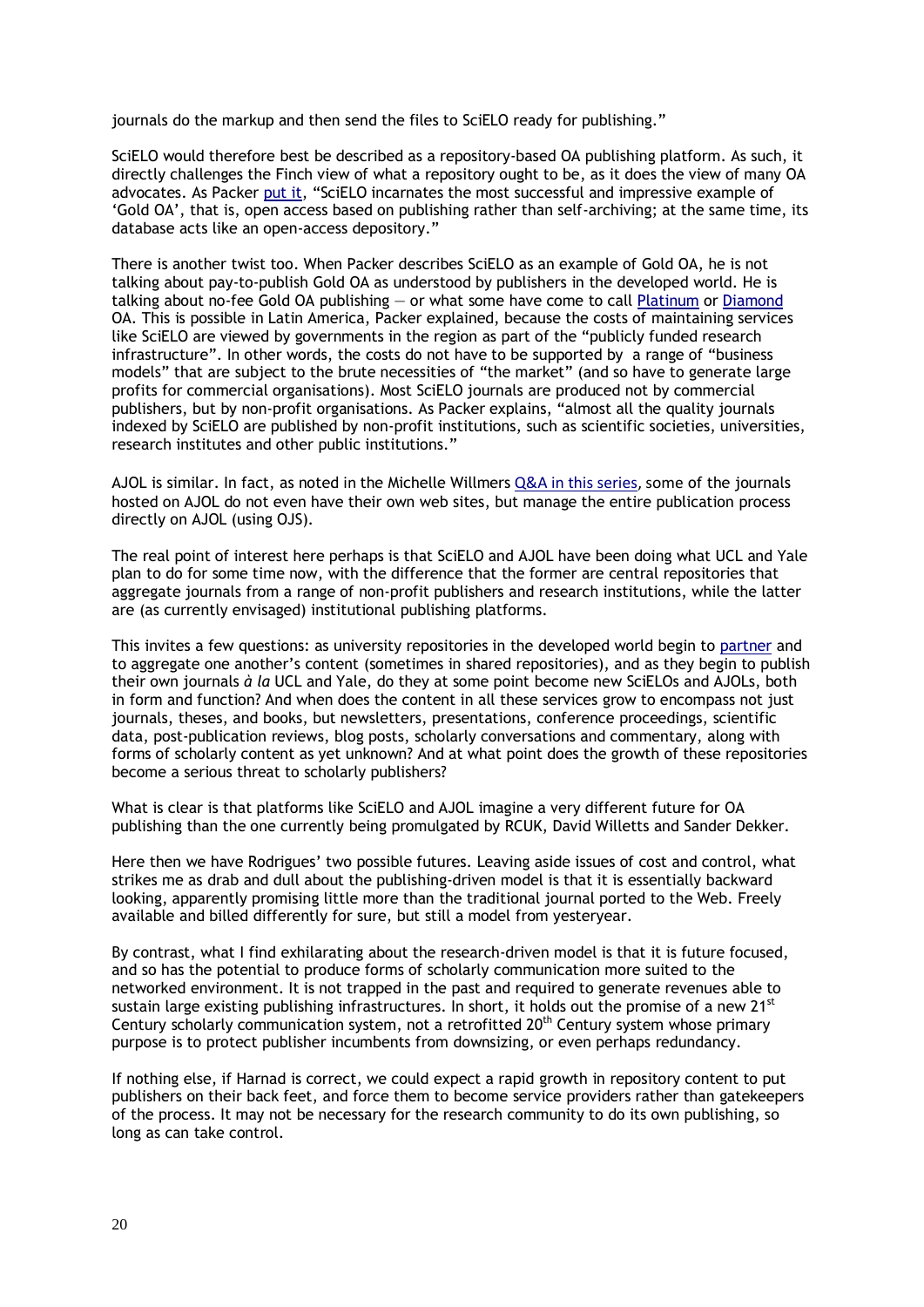#### *Q: What still needs to be done, and by whom? Specifically, do you have a solution to the access problem (or an argument against) that was not mentioned by any of your interviewees, but that might prove critical?*

**A:** I do not think I have any new access solutions to offer, but perhaps your question gives me an opportunity to make the point that I believe a further drag on the development of OA has been the abiding confusion over whether OA is intended to solve the *affordability* problem that libraries have long experienced as a result of the serials crisis, or the growing *accessibility* problem that researchers have faced when trying to access their peers' work.

OA advocates assumed that OA would solve both problems. But in focusing exclusively on the *accessibility* problem I believe they took their eyes off the more fundamental problem confronting scholarly communication today — *affordabilit*y.

In theory, OA *should* solve both problems, since the phasing out of print and the increasing automation of the publishing process that the network and OA facilitate would seem inevitably to reduce costs, and thus lead to lower prices. Yet as I noted earlier, it is far from clear that OA publishing will prove any less expensive than subscription publishing, especially if pay-to-publish Gold OA becomes the norm, if APCs are paid by means of [block grants,](http://www.rcuk.ac.uk/media/news/2012news/Pages/121108.aspx) and if Hybrid OA is used as a transition strategy — as currently seems likely in the developed world. I do not see how this can create any more functional a market than subscription publishing, because the same disconnect will exist between the person who uses the service and the person who pays for it. People don't really care about costs if they do not have to pay the bill themselves, so there is no market mechanism here likely to restrain prices.

Given that the *accessibilit*y problem is a consequence of the *affordability* problem, not *vice versa*, my view is that *affordability* is the real problem. If the global research community could afford to buy subscription access to all the research it needed there would be no *accessibility* problem right?

Ironically, for librarians the *affordability* problem might go away, since a view has emerged (promoted [by private funder The Wellcome Trust\)](http://www.publications.parliament.uk/pa/cm201314/cmselect/cmbis/99/99vw85.htm) that in an OA environment publication costs should be treated as part of the cost of doing research, and so paid for by funders. This shifts the *affordability* problem from the library to the funder. It does not, however, solve it.

I realise some argue that digital publishing is in fact [no cheaper than print publishing](http://lareviewofbooks.org/essay/pixel-dust-illusions-innovation-scholarly-publishing) (a claim about which I am sceptical). But even if that is so, the point surely is that the serials crisis arose as a result of the research community's inability (or unwillingness) to pay the costs of the scholarly communication system as currently priced. If pay-to-publish Gold OA means no more than shifting the cost burden — as Willetts/RCUK envisage — how will the fundamental problem (*affordability*) be solved? (This [point was made](http://eprints.whiterose.ac.uk/75285/) by the University of Sheffield's [Stephen Pinfield](http://www.sheffield.ac.uk/is/staff/pinfield) last year). Bear in mind also that if funders pick up the publishing bill it will inevitably mean less money to spend on research.

I suspect this issue was overlooked by the OA movement precisely because it allied itself with OA publishers. After all, publishers (whether for-profit or non-profit, subscription or OA) generally want their services to be priced as high as possible and most want to see that price continue to rise as fast and as much as feasible. In inviting publishers to help develop OA strategies, therefore, the OA movement has ended up paying too much attention to the needs of publishers, and too little attention to the needs of the research community.

But to address the first part of your question: What still needs to be done and by whom? I will answer this by saying what I think OA advocates in particular should be doing.

First, I believe the movement needs to be much clearer and more transparent about the *accessibility* / *affordability* issue (e.g. how can OA address both issues, not just one. Can it?) More specifically, do OA advocates really believe that OA *will* be less expensive than subscription publishing? If so, how and why, and what are the implications if it is not? If not, for instance, how will the research community afford to communicate its research in an OA world, particularly if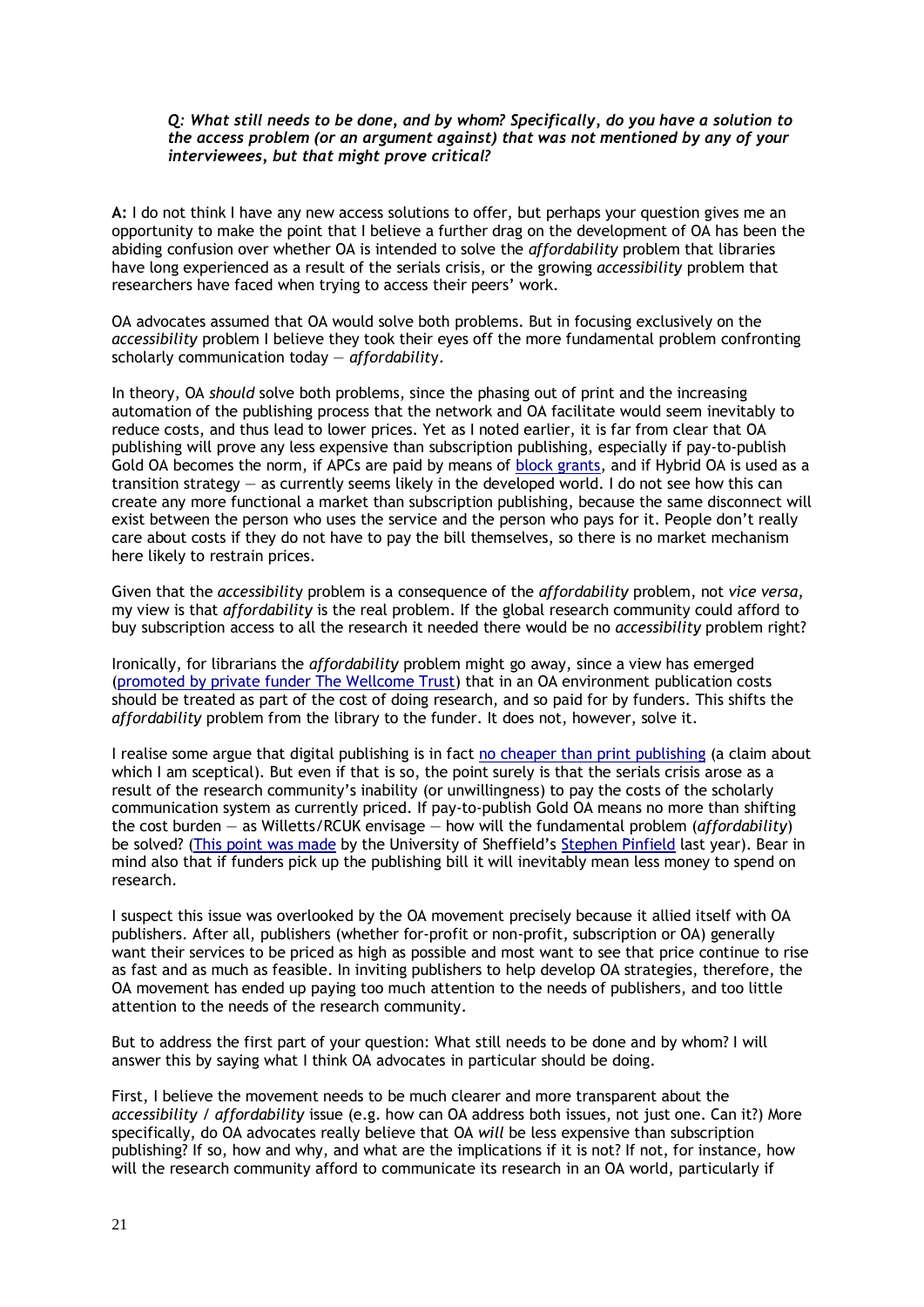Hybrid OA and block grants become widespread, and prices rise inexorably as a result? Will fewer papers have to be published? Or will it mean less and less money is available for actually doing research? Alternatively, might the research community have at some point to conclude that publishers are too expensive and so  $-$  now that they can be  $-$  should be disintermediated? As journals and research papers start to give way to new forms of scholarly communication should we assume that publishers will become supernumerary in any case?

I know that a number of European funders have recently tried to address the issue of how an effective market can be created for OA publishing, commissioning [Bo-Christer Björk](http://www.hanken.fi/staff/bjork/) and [David](https://plus.google.com/+DavidSolomon/about)  [Solomon](https://plus.google.com/+DavidSolomon/about) to produce [report](http://www.wellcome.ac.uk/News/Media-office/Press-releases/2014/WTP055900.htm#.Ux_tQXVN48I.twitter) setting out a number of options. The authors conclude that the market for pure Gold OA is functional but that the market for Hybrid OA is not, and they propose ways in which funders could try to foster a more transparent and competitive market. Personally, I am sceptical as to how effective such schemes could be — as, it would seem from a *Times Higher* [news](http://www.timeshighereducation.co.uk/news/open-access-report-suggests-funders-could-set-threshold-for-hybrid-fees/2012033.article)  [item,](http://www.timeshighereducation.co.uk/news/open-access-report-suggests-funders-could-set-threshold-for-hybrid-fees/2012033.article) are the authors themselves. And if Hybrid OA is not functional, it is unclear to me how pure Gold OA will be functional in the future, since the high cost of Hybrid OA will surely raise up all Gold OA boats (Solomon expands on his concerns about Hybrid OA [here\)](https://plus.google.com/109680188903316748168/posts/1maYRP7Z5tp).

It is also noteworthy that a year or so ago these same two authors were widely cited for [estimating](http://goo.gl/mmvkjA) that the average APC costs were just \$906. In [the latest](http://www.wellcome.ac.uk/stellent/groups/corporatesite/@policy_communications/documents/web_document/wtp055910.pdf) report they cite a figure of \$1,418, 56.5% higher. True, the latter report uses [a different set of journals,](https://plus.google.com/109680188903316748168/posts/1maYRP7Z5tp) but it underlines the problem of trying to assess current APC costs, and then predict future costs, in such a volatile environment, particularly when Hybrid OA is only just beginning to kick in. As Solomon [apparently concedes,](https://plus.google.com/109680188903316748168/posts/1maYRP7Z5tp) significant doubts must remain as to whether OA publishing costs can be effectively controlled.

My second point on what needs to be done is a reiteration of what I said earlier: the OA movement needs to distance itself from publishers, be they subscription publishers or OA publishers. As it happens, some OA advocates are concluding that scoping and commissioning a new network-based scholarly communication system is a task for the research community alone. To treat publishers as stakeholders, they argue, is to give them too much power; power that they have shown themselves willing to abuse. I think this is a valid point.

We should not doubt publishers' determination to continue controlling scholarly communication. And we can see that they are now keen to take over the OA infrastructure too. This was evident in the [recent exchange](http://scholarlykitchen.sspnet.org/2014/02/13/errors-and-misinformation-in-the-roarmap-open-access-registry/) on *[The Scholarly Kitchen](http://scholarlykitchen.sspnet.org/author/planxty/)* blog about the neglected state of ROARMAP. To the [annoyance](http://openaccess.eprints.org/) of Harnad, publishers were quick to propose (e.g. [here](http://scholarlykitchen.sspnet.org/2014/02/13/errors-and-misinformation-in-the-roarmap-open-access-registry/#comment-135134) and [here\)](http://scholarlykitchen.sspnet.org/2014/02/13/errors-and-misinformation-in-the-roarmap-open-access-registry/#comment-135294) that the tasks associated with indexing and monitoring OA policies should now be passed over to them (for which they would require ["community funding"](http://scholarlykitchen.sspnet.org/2014/02/13/errors-and-misinformation-in-the-roarmap-open-access-registry/#comment-135296)).

As it happens, funding [for ROARMAP may be forthcoming](http://scholarlykitchen.sspnet.org/2014/02/13/errors-and-misinformation-in-the-roarmap-open-access-registry/#comment-135308) from the EU but, as noted earlier, the fact that the service fell into neglect demonstrates the limitations of the way in which the movement has organised itself, and the potential consequences of that.

My third point is another restatement: I believe the OA movement needs to become more organised, to speak with one voice, and to desist warring with itself!

As I also noted, this last point is in my view important because it has become evident that if scholars sit around waiting until OA is forced upon them they are likely to have to adopt it in a less pleasing way than they would if they were to embrace it on their own terms now.

We have seen what has happened in the UK. And we can see the threat scholars in Holland now face. As Dekker [has warned,](http://mailman.ecs.soton.ac.uk/pipermail/goal/2013-November/002285.html) if Dutch researchers don't act voluntarily they (like UK researchers) will have OA forced upon them. Specifically, Dekker has said that if there has been no progress by 2016, "I imagine that the obligation to publish Gold OA will be included in the Law on Higher Education in the 2016 Open Access and Research Act (WHW)." ([Jeroen Bosman](http://www.uu.nl/staff/JMBosman/) translation). Judging by the response of UK researchers, I think it safe to assume that this would not be welcomed by the Dutch research community. Indeed, as the long-term implications of the RCUK's pay-to-publish Gold OA policy begin to sink in the message for researchers everywhere is surely "Act now or repent at leisure"!

I find it hard not to conclude that if OA advocates had galvanised the research community earlier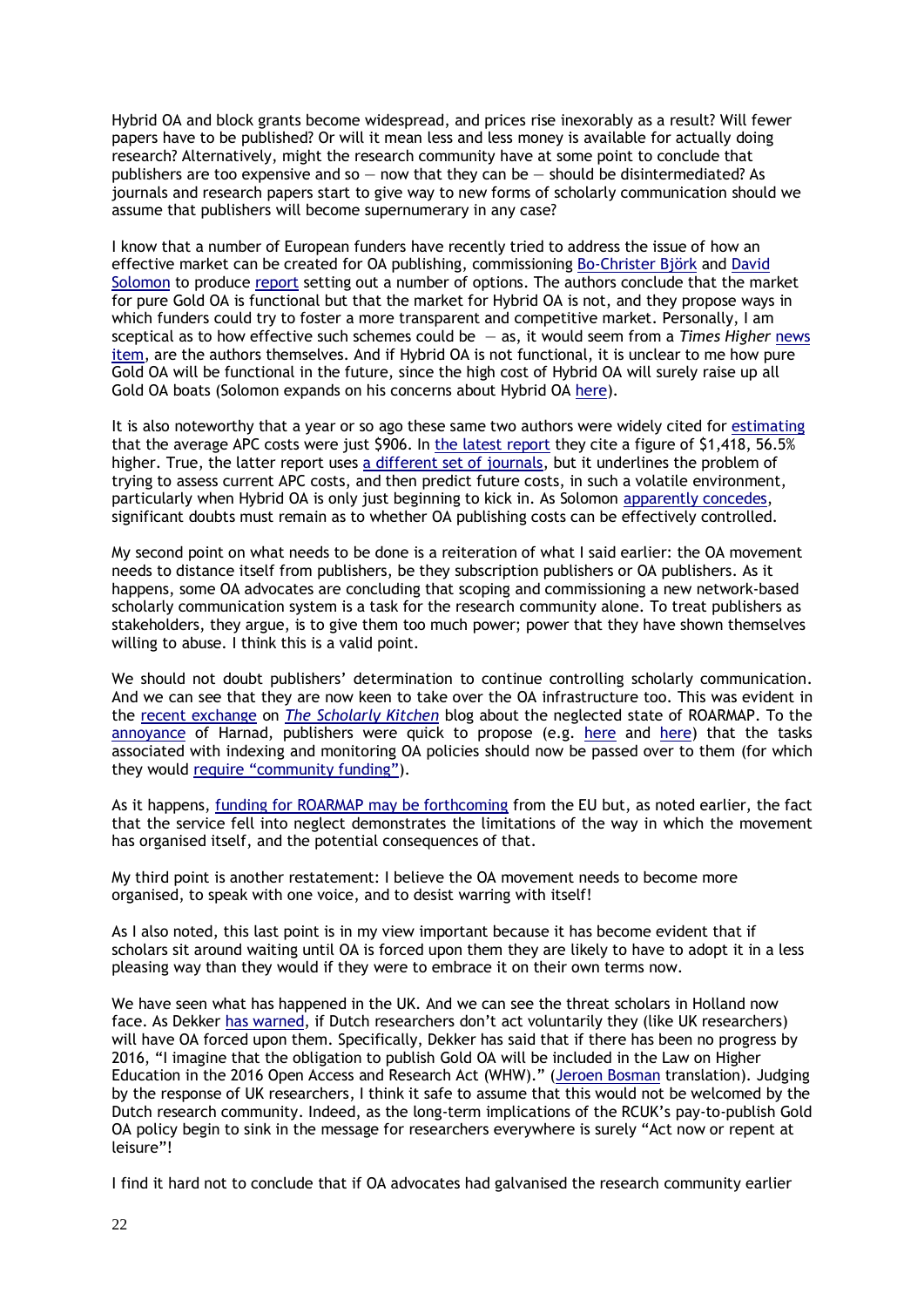then governments would be far less likely to be intervening now. And we have learned that government intervention is a decidedly mixed blessing. This suggests to me that the urgent task confronting the OA movement today is to come up with a coherent and compelling argument able to persuade researchers to adopt OA on their own terms now — before it is thrust upon them.

I also think the OA movement should restrict itself to giving practical advice, something it is not overly good at[. Recent calls](http://www.theguardian.com/science/2013/dec/09/nobel-winner-boycott-science-journals) for researchers to stop publishing in prestigious journals in favour of OA journals, and to ignore the [impact factor,](http://en.wikipedia.org/wiki/Impact_factor) is a case in point. Exhortations like this are particularly impractical when directed at early career scholars. After all, for so long as university administrators and funders [reward researchers handsomely](http://serialmentor.com/blog/2014/1/4/how-glamour-journals-rose-to-prominence-and-why-they-may-not-be-needed-anymore) for publishing in journals like *Science*, *Nature* and *Cell*, why would young scientists agree to boycott them? Effectively, they are being asked to cut off their nose to spite their face.

Besides, it is not even necessary, since scholars can continue to publish in subscription journals (for free) and then make their papers OA by self-archiving them in their institutional repository.

In short, the movement has been very good at making high-sounding declarations and statements, penning fiery blog posts, and calling on colleagues to take a [moral stand](http://www.theguardian.com/science/blog/2013/jan/17/open-access-publishing-science-paywall-immoral) on OA, but far less good at giving practical help and advice. While filling the airwaves with upbeat messages about OA has its plusses, exaggerating progress, and ignoring evidence that things are not as rosy as OA advocates might like to think, can be a dangerous strategy once people (especially governments) realise that many of the claims being made about OA are overblown.

So what exactly should the OA movement be advising the research community to do? As a chronicler rather than an advocate, it is not really my job to say. Nevertheless, I offer some thoughts.

As I noted, most universities still have no OA mandate in place today. Where mandates do exist they are very often little more than expressions of support for OA, [guidelines,](https://atrium.lib.uoguelph.ca/xmlui/handle/10214/1995) polite requests, or what Anderson refers to as simple [proposals;](https://atrium.lib.uoguelph.ca/xmlui/handle/10214/1995) they are, as Anderson puts it, *not real* mandates. They may produce a feel-good effect, but they achieve very little in practical terms. I would suggest, therefore, that much work could still to be done here, and the OA movement could do worse than start to distinguish real mandates from "not real" mandates.

As I see it, OA policies are important because if repositories are to avoid being marginalised they need to be filled with as much content as possible, as quickly as possible. In fact, I would go so far as to say that it is time to stop encouraging scholars to pay to publish in OA journals, but tell them instead to simply continue publishing in subscription journals and then self-archive. As Dekker pointed out, researchers are confused by the flood of conflicting advice about OA being thrust at them. When people find themselves being pushed in lots of different directions at once they usually dig their heels in and choose to do nothing. Why not keep the message simple and focus on Green OA?

Leaving aside any cost issues, the more I think about it the more convinced I am that in promoting pay-to-publish Gold OA the OA movement made a strategic error. I realise some OA publishers are experimenting with open peer review, with altmetrics, with the provision of underlying data, and with the journal/paper format, but the fundamental assumption of Gold OA (certainly as envisaged by RCUK/Wellcome etc.) is that all that is required to adapt scholarly communication to the 21<sup>st</sup> Century is to port the traditional journal to the online environment, but make papers freely available by shifting the costs from the end of the publication process to the start of the process. Since keeping the traditional vessel of the journal intact offers publishers the best chance of migrating their current high profit levels to the OA environment we should not be surprised that they are keen to cling on to it. But is that to the benefit of the research community?

Another way for universities to fill their repositories, of course, is to follow the example of UCL and Yale, and start publishing their own journals (and books). Combined with self-archiving, this seems to me to offer a far better way of transitioning to a network-based scholarly communication system than paying thousands of dollars per article to publish in Gold journals. In addition to the advantages I have mentioned, by publishing their own journals those researchers who wanted to could make their work available as libre OA.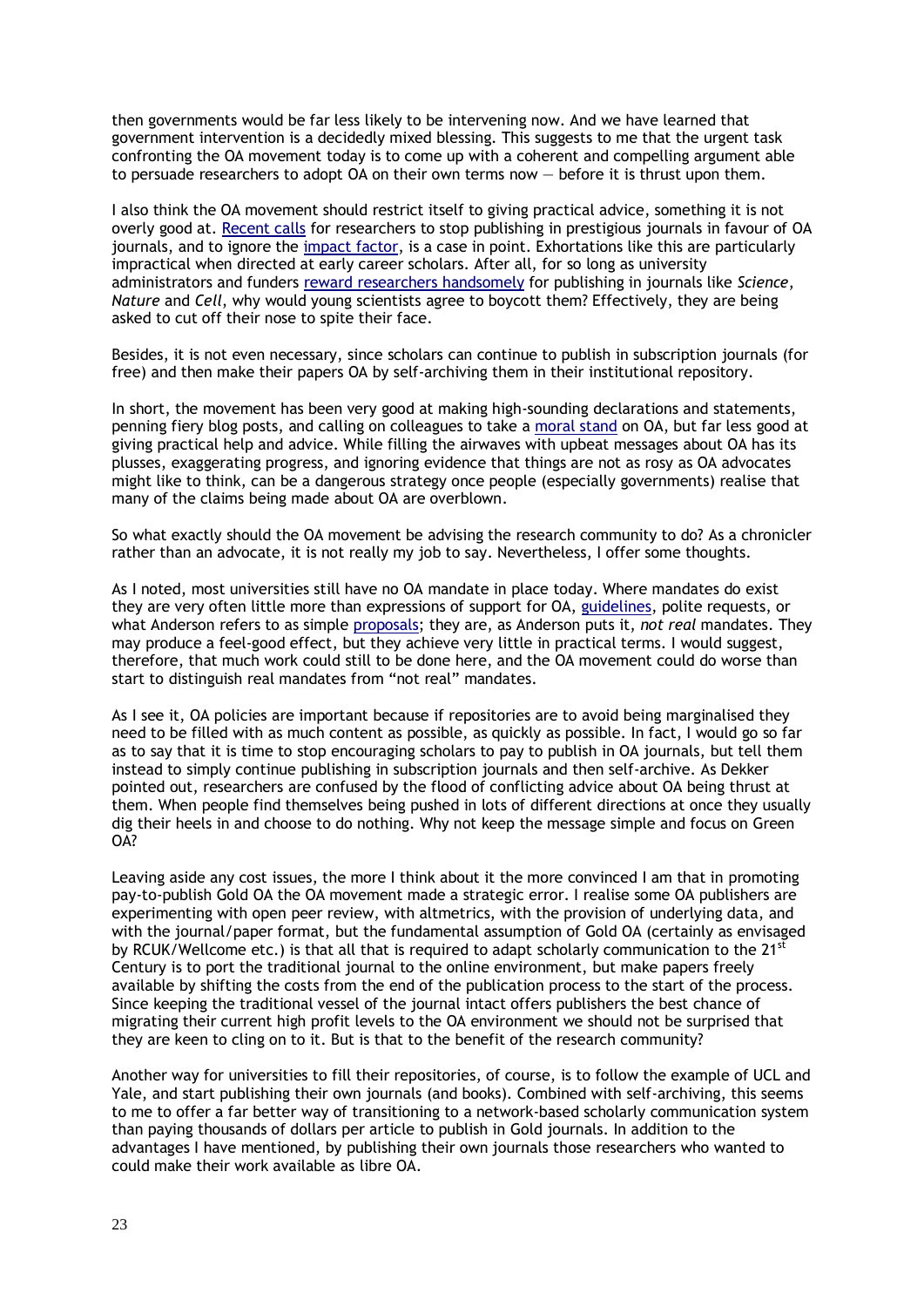I also think that it is time for OA advocates to refocus their lobbying efforts on university administrators and researcher themselves, not on governments and funders. The latter have shown themselves to be highly susceptible to publisher influence, not just because the advice and recommendations they get from OA advocates is sometimes confused and contradictory, but because publishers have terrified politicians into believing that Green OA will destroy the scholarly communication system.

I think one can see how effective publisher lobbying has been if one considers the way in which government and funder policies have changed over time. As you know, the first significant government mandate was NIH's 2005 Public Access Policy, which requires funded researchers to post their papers in PMC. There seems little doubt that the sole purpose of introducing the NIH policy was to ensure that publicly-funded research is made freely available by means of Green OA. While the policy does not prohibit researchers from publishing in Gold OA journals (so long as the resulting papers are deposited in PMC), and while it allows publishers a 12 month embargo, the NIH policy is a classic Green mandate.

There is also no doubt that the NIH policy has been very successful. However, I would argue that this reflects the determination of a number of highly-motivated individuals within NIH to take on subscription publishers. While the US government may support the principle of OA, I do not think it has a philosophical or ideological commitment to Green OA specifically. It is also worth pointing out that the NIH policy was formulated in the way it is because PMC was envisaged as a biomedical and life sciences equivalent of the physics eprint repository [arXiv,](http://en.wikipedia.org/wiki/ArXiv) which was created in order to enable researchers to self-archive their papers, not as a form of publication. In other words, in the early days Green OA was the only game in town.

Moreover, while we have seen new Green OA initiatives emerge from the US government over the last year, these too could be said to reflect a general commitment to openness, not a specific commitment to Green OA. I suspect they are also not quite what OA advocates claim them to be. Thus while the OSTP Memorandum exhorts federal agencies to draw up plans for OA, it appears to be more of a recommendation than an obligation, which is perhaps why there is [no obvious sense of](https://plus.google.com/+PeterSuber/posts/FXM1z2euiRy)  [urgency](https://plus.google.com/+PeterSuber/posts/FXM1z2euiRy) amongst the agencies to move ahead. And while the OA requirements in the Omnibus Appropriations Bill *are* obligatory, they are time-limited — to [just one fiscal year](https://plus.google.com/+PeterSuber/posts/BxaAbKqv5HS) according to Suber (See also [here\)](http://pascophronesis.wordpress.com/2014/01/17/omnibus-federal-budget-includes-a-likely-temporary-open-access-expansion/).

In the meantime, in other developed countries the tide is turning visibly away from Green OA. No doubt one could analyse mandates in a number of different ways, but it seems to me that we are witnessing a gradual shift of emphasis, from Green to Gold OA, with a growing sense that Gold OA is the only "proper" form of open access, and Green OA an unsatisfactory and high-risk half-way house. If I am right, this shift is undoubtedly a consequence of publisher lobbying.

So where OA policies were initially solely Green, today researchers are generally allowed to choose between Green and Gold — e.g. the policy introduced by the European Commission for its [Horizon](http://ec.europa.eu/research/science-society/index.cfm?fuseaction=public.topic&id=1294&lang=1)  [2020 programme,](http://ec.europa.eu/research/science-society/index.cfm?fuseaction=public.topic&id=1294&lang=1) and the policies introduced in countries like [Italy](http://kluwercopyrightblog.com/2013/12/03/open-access-to-scientific-articles-comparing-italian-with-german-law/) and [Australia.](http://aoasg.org.au/paying-for-publication/) However, the stress is increasingly on Gold OA. In that light, the RCUK policy is not an outlier but the next stage in the inevitable marginalisation of Green OA. And to accelerate this process of marginalisation publishers have responded to the RCUK policy by lengthening their embargos. The logical conclusion of this process would seem to be that (at some point) Green OA will be declared an ineligible form of  $OA^2$ 

Meanwhile, we should not doubt that considerable political pressure is being placed on other countries to follow the UK lead, and the Netherlands looks set to be the first to do so. The pressure on other countries will be all the more intense given that the UK (and Holland) realise that a payto-publish Gold OA policy can only really succeed if all (or most) research intensive countries follow suit. Quite simply, if other countries do not adopt the same strategy, these two countries will

-

<sup>&</sup>lt;sup>2</sup> While in theory the expected [green OA policy](https://www.hefce.ac.uk/whatwedo/rsrch/rinfrastruct/oa/) from the Higher Education Funding Council for England [\(HEFCE\)](http://www.hefce.ac.uk/) might be seen to buck this trend, the fact is that when the RCUK transition period ends HEFCE's policy will become moot, since RCUK will require researchers to pay to publish in Gold OA journals regardless.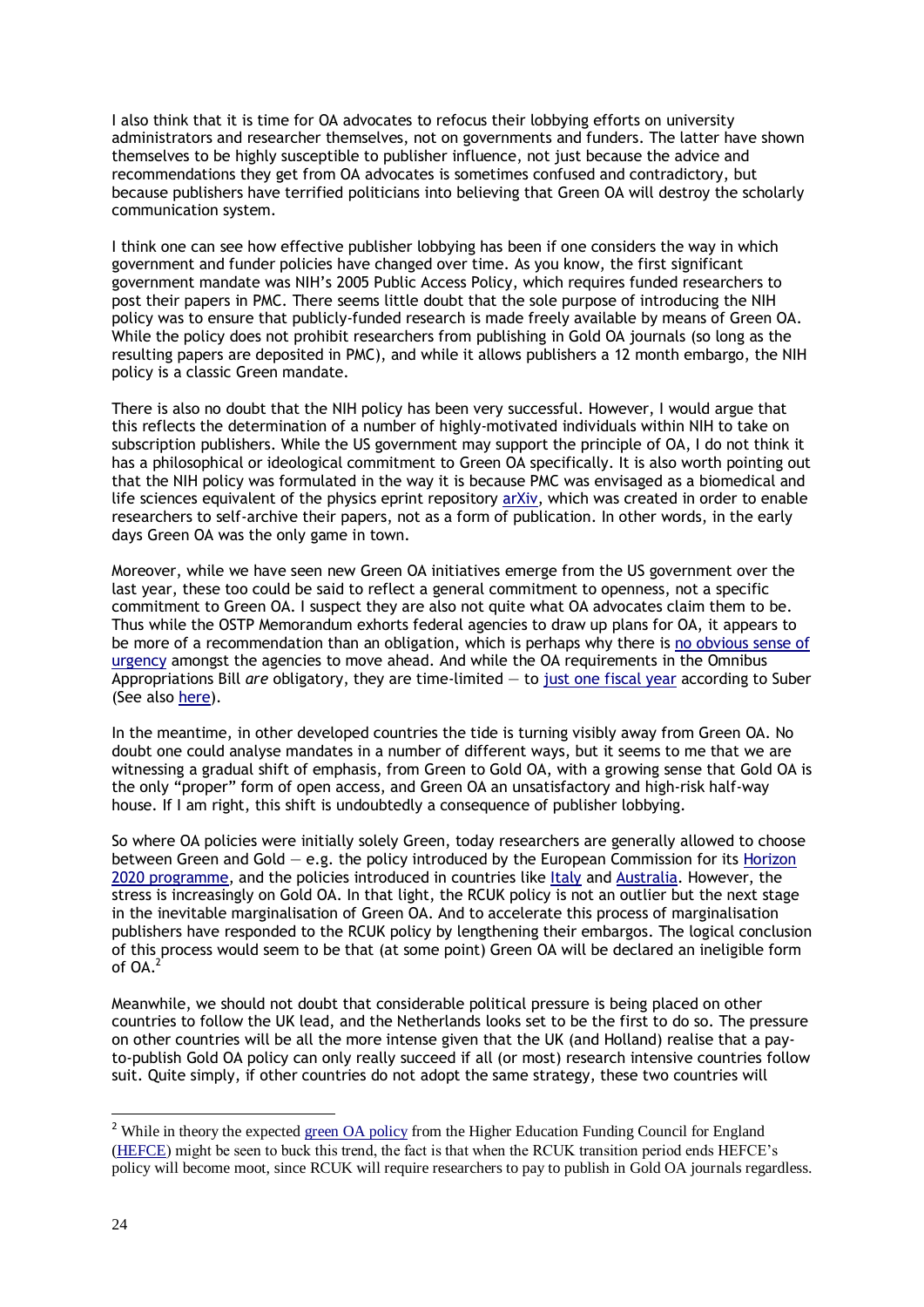struggle to fund their policies. For instance, if Holland follows suit [one estimate](http://wowter.net/2014/03/05/costs-going-gold-netherlands/) predicts that a Gold OA preferred policy would see its annual publishing costs rise from  $\epsilon$ 34 million (subscription) to €43 million (OA). In addition, for so long as other countries do not follow suit the UK (and Holland) will have to pay both APCs and subscriptions. So we can be sure there will be a great deal of lobbying and arm pulling taking place behind the scenes  $-$  not just by publishers now, but by the UK and Dutch governments too (see [here](http://www.theyworkforyou.com/wms/?id=2014-03-04a.127.2&s=%22open+access%22#g127.3) for just one small example).

It also seems reasonable to assume that subscription publishers will not be shy to point out to the US government that as a result of the UK policy scientists are now (or, as subscription publishers rush to offer Hybrid OA, soon will be) able to publish in whatever journal they want and yet be able to make their work OA (either via pure Gold or Hybrid OA). As such, publishers will likely add, Green OA policies are no longer necessary, and so a source of unnecessary conflict and bickering. Moreover, they will surely ask, does the US government really want to bring down on its head further allegations that — by encouraging federal agencies to create new PMC-like government repositories<sup>3</sup> — it is trying to destroy the publishing industry? At the same time, the British and Dutch governments will doubtless be pointing out that Gold has the advantage of providing immediate (not embargoed) OA, and libre OA advocates will be continuing to complain that Green OA does not provide the reuse rights they believe are now essential for science. Faced with this multidirectional pressure one could easily imagine the US government deciding to convert its Green OA policy to a Gold policy.

It is also worth speculating over what proportion of papers deposited in PMC today have in any case been published as Gold OA, and whether the ratio is growing, which I assume it must be.<sup>4</sup> Moreover, given that publishers are now able to offer CHORUS as an alternative to PMC, the rationale for the US government to continue paying the [estimated \\$4.45](http://scholarlykitchen.sspnet.org/2013/07/16/the-price-of-posting-pubmed-central-spends-most-of-its-budget-handling-author-manuscripts/) million running costs for PMC might seem increasingly questionable.

So while the NIH policy has been hugely important and influential, governments in the rest of the developed world are likely to wonder whether the NIH model is past its sell-by date. Might the US government now be wondering about this too?

I dare say some OA advocates would argue that the above scenario would be a satisfactory conclusion to the OA movement's quarter century of campaigning. But it would not have solved the *affordability* problem. Moreover, publishers would still be in control of scholarly communication. So publishers would have won the OA war, and they would have done so at the expense of the research community.

#### *Q: Is there a single most important task that the OA movement should focus on today, or are there several steps that need to happen at once or in sequence?*

**A:** I have mentioned the tasks I think are pressing. In my view the most important of these is for the OA movement to find a way of articulating and promulgating a coherent, practical, and compelling OA strategy. This is necessary if they are to persuade researchers and research institutions to embrace OA on their own terms before they are compelled to embrace it on someone else's. As I say, I believe this would require the creation of a global OA organisation committed to participation and which did not include publishers in its membership.

I realise, however, that it may be too late for such an organisation to emerge, not least because the unofficial leaders of the OA movement could be expected to resist any change to the *status quo*, lest they be displaced in the process. In addition, publishers have now firmly established themselves in many of the organisations that advocate for OA. They have managed to embed themselves in the OA movement.

But however they do it, OA advocates will need to win the hearts and minds of the research community if they want to avoid the future envisaged by Willetts and Dekker. I really don't know

-

 $3$  The memorandum [states,](http://www.whitehouse.gov/sites/default/files/microsites/ostp/ostp_public_access_memo_2013.pdf) "Repositories could be maintained by the Federal agency funding the research"

<sup>&</sup>lt;sup>4</sup> When I spoke to NIH in 2012 I was [told](http://poynder.blogspot.co.uk/2012/05/open-access-mandates-ensuring.htm) that it does not distinguish between Green and Gold deposits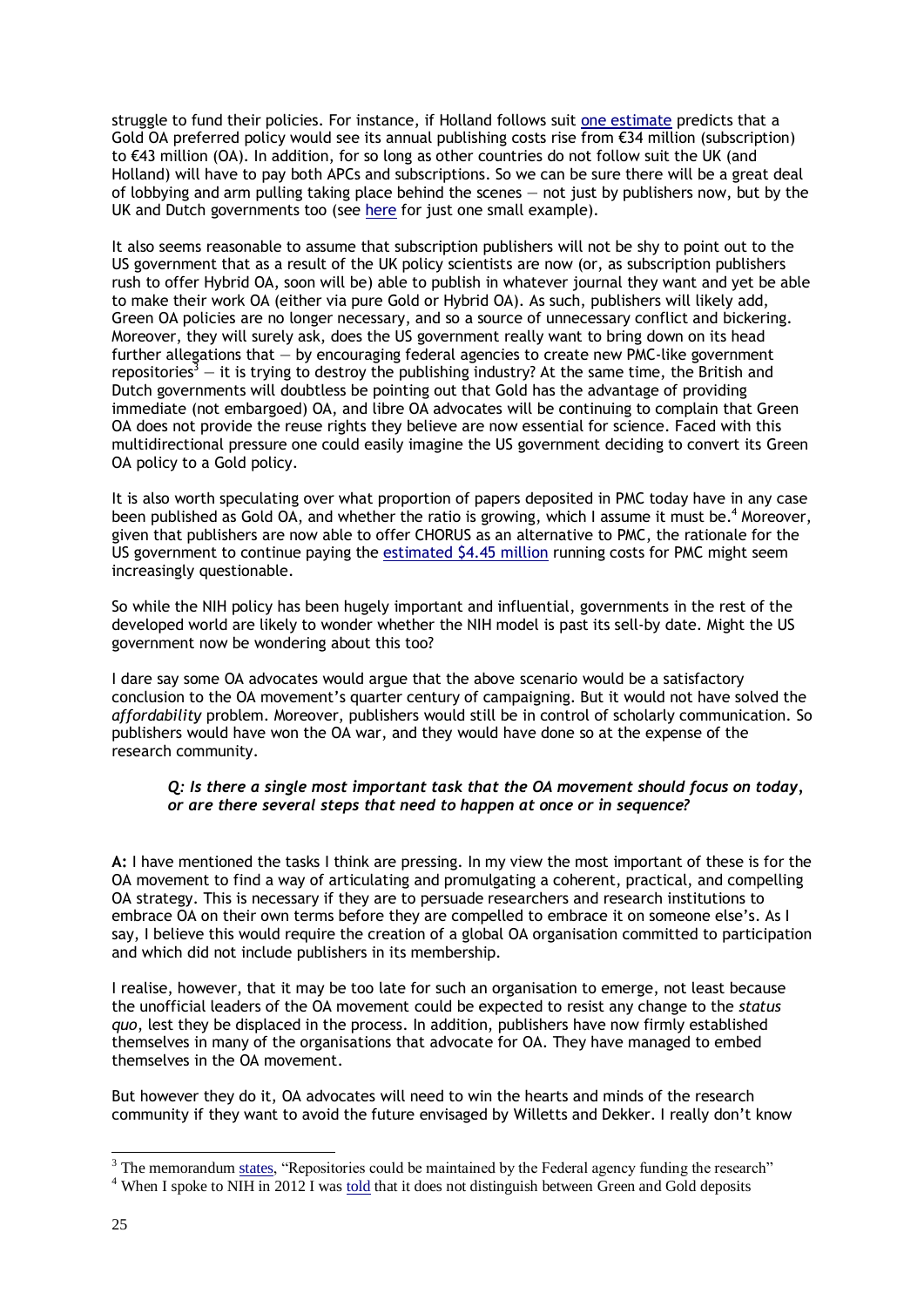how likely that is. If by the time the RCUK transition period comes to an end it was apparent to all that repositories were replete with research papers, that they were fully interoperable, and that they were overflowing with exciting new OA-based forms of scholarly communication I guess governments might find it harder to insist on a pay-to-publish Gold OA future.

If they want to play a part in the future scholarly communication infrastructure there is a real challenge here for librarians as well. I note that [a survey of library directors and researchers](http://ciber-research.eu/download/20140113-Have_digital_repositories_come_of_age-Webology_vol10_Nr2_Dec2013.pdf) undertaken at the end of last year by [CIBER](http://ciber-research.eu/download/20140113-Have_digital_repositories_come_of_age-Webology_vol10_Nr2_Dec2013.pdf) found that librarians and researchers are not on the same page over repositories. As CIBER put it, "there seems to be a stronger feeling by the researchers that 'gold' open access will replace 'green,' and that within the repository movement itself, subject based repositories are better placed than institutional repositories to meet their needs. This differs from the views of the library directors, which show a higher rating of institutional repositories."

## *Q: What are your expectations for OA over the next 5 years?*

**A:** As I say, wherever one looks today one sees a movement in transition. By the time RCUK's transition period expires I would expect us to know whether the scholarly communication system is going to continue to be managed and controlled by publishers, or whether the research community has found it in itself to get into the driver's seat and begun moving full speed ahead to create a system in its own image. As the struggle plays out there will be an increasingly fierce debate over the role that institutional repositories should play in the OA publishing ecosystem.

Clearly the outcome will depend on what the various actors do. Governments and research funders are very important, but since they appear to be increasingly fixated on Gold OA anything they do is more likely to smooth the way for publishers. On the other hand, if university administrators and researchers chose to act perhaps they could ward off further government interference and out manoeuvre publishers. As I said, I do not know what role publishers ought to play in a networked world, but unless the research community takes charge publishers will likely write their own job description.

However the OA drama plays out, I cannot help but think that the traditional journal  $-$  along with the traditional scholarly paper — must sooner or later wither away. For this reason alone, a business model based on a per-article charging structure makes little sense, particularly if Tracz is right to predict that what today we call an "article" may at times be little more than one sentence long!

When people first made movies and TV drama they attempted to squeeze new wine into an old bottle — by using the structure of the theatrical play. Later they adapted to the new medium. How long can it be before the logic of the network imposes its own necessities on scholarly communication, regardless of the wishes and actions of governments, of research funders and of publishers? But it would be a great shame if this natural process of adaptation were to be unnecessarily delayed simply in order to protect the profits of a bunch of recalcitrant  $20<sup>th</sup>$  Century publishers.

A final point I would make is this: both the way in which research is conducted and the way in which it is communicated has until now been dictated by the developed world, generally to the disadvantage of the developing world. (See [here](http://blogs.lse.ac.uk/impactofsocialsciences/2014/03/10/altmetrics-for-developing-regions/) for an example). As a result, researchers in the Global South have, to one degree or another, been locked out of what [Jean-Claude Guédon](http://en.wikipedia.org/wiki/Jean-Claude_Gu%C3%A9don) [likes to](https://www.mail-archive.com/goal@eprints.org/msg09609.html)  [call](https://www.mail-archive.com/goal@eprints.org/msg09609.html) "the Grand Conversation of science." Pay-to-publish Gold OA does not solve this problem for them; it simply changes the nature of it.

In other words, while pay-to-publish OA might eventually allow researchers in the Global South to *read* most or all third-party research published, it would make it increasingly difficult for them to *publish* their own research. And I don't believe [APC waiver schemes](http://www.biomedcentral.com/authors/oawaiverfund) can address this problem, not least because once requests reach a certain level publishers will inevitably start to scale back the number they allow. This is all the more likely given that many waiver eligibility rules are decidedly [non-transparent,](https://twitter.com/RickyPo/status/425249403029311488) so publishers would be able to run their programmes down quietly.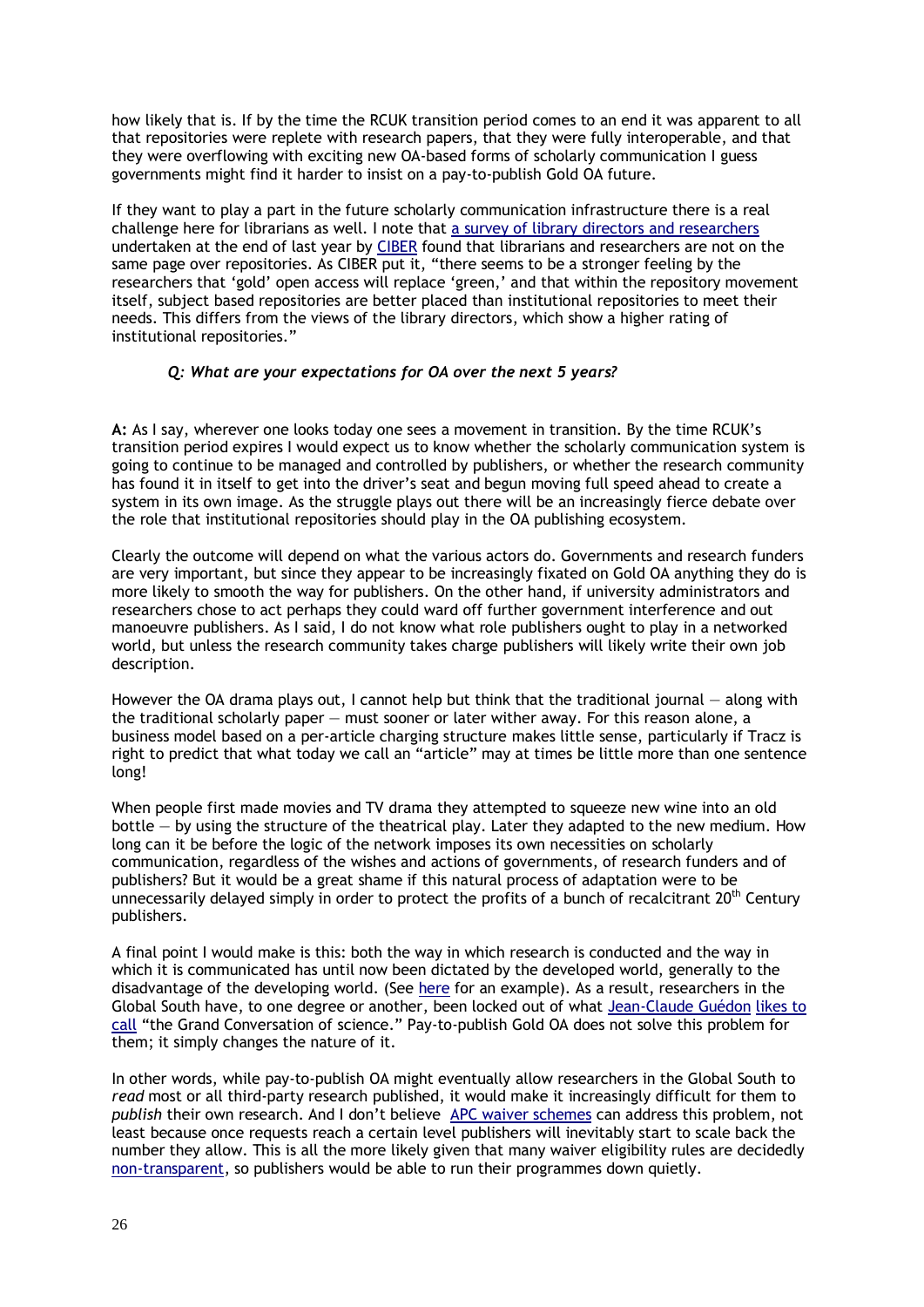This draws our attention to the fact that what is really lacking today is a global strategy. Speaking to me [earlier in this Q&A series](http://poynder.blogspot.co.uk/2013/07/dominique-babini-on-state-of-open.html) Dominique Babini said "[W]e owe ourselves a global discussion about the future of scholarly communication. Now that OA is here to stay we really need to sit down and think carefully about what kind of international system we want to create for communicating research, and what kind of evaluation systems we need, and we need to establish how we are going to share the costs of building these systems."

That sounds like a great idea to me. But as Babini implies, any such discussion would need to address the requirements of all researchers, not just those in the Global North. Unfortunately, the way in which governments and funders in the developed world are currently inclined to implement OA takes very little account of developing world needs, particularly with their increasing emphasis on pay-to-publish Gold OA.

One might think that OA advocates would be the natural organisers of a global discussion on this. Yet I am not convinced they appreciate what is required either. At the start of the year, for instance, a couple of US-based OA advocates began circulating a [White Paper](http://knconsultants.org/wp-content/uploads/2014/01/DRAFT-OA-Proposal-White-Paper.pdf) proposing a "transformative rethinking of open access publishing". The document makes some very good points, and expresses a desire to develop a solution "not bound by national borders". If one scans the acknowledgments in the paper, however, one discovers that the overwhelming majority of the 80 plus people who provided input are based in the US. Those few who are not appear to be UK based. Most strikingly, the only person from the developing world consulted was Dominique Babini. I am sure this is not what Babini had in mind when she called for a global discussion.

Were such a discussion to take place I would anticipate it concluding that the ideal platform for a global scholarly communication system is one based on networks of institutional repositories. And I would not be surprised if it did not conclude that services like SciELO, Redalyc and AJOL have much to teach us.

It is also worth noting that it was with the aim of creating distributed networks of interoperable repositories that in 1999 the [OAI-PMH](http://en.wikipedia.org/wiki/Open_Archives_Initiative_Protocol_for_Metadata_Harvesting) protocol was developed. Much work has gone on since then, but it is from this early work that initiatives like [COAR](https://www.coar-repositories.org/news-media/first-meeting-of-new-coar-interest-group-repository-impact-and-visibility/) and [OpenAIRE](http://investigarlainvestigacion.blogspot.co.uk/2014/03/mas-open-access-con-openaire-plus.html) (a European a network of repositories) have emerged. In addition, open source software like OJS and OMP have been developed to allow low-cost repository-based publishing. In other words, much of the technology needed has already been developed and is freely available.

I think the greatest obstacle to the global solution that Babini wants is a philosophical one. So where in the Global South it is generally assumed that governments have a direct responsibility to provide the facilities that researchers need both to conduct and communicate their research, in the Global North there is an increasing emphasis on market solutions. As a result, [suggested](http://blogs.lse.ac.uk/impactofsocialsciences/2013/03/18/the-avalanche-of-change-must-be-contextualised/) professor of sociology [John Holmwood](http://www.nottingham.ac.uk/sociology/people/john.holmwood) last year, OA is being held hostage to "broader neoliberal policies". One consequence of this is that governments in the developed world are supporting OA not because they believe in openness, but because they expect it to provide short-term economic benefits. This fixation with markets presumably explains some strange ironies in the way the UK government is pushing the OA boat. While it is calling for research to be made freely available, for instance, it is doing all it can to avoid OA having any negative impact on the profits of the publishing industry. Even more ironically, at the same time it is introducing ever-higher tuition fees for university courses — so people will be able to access as much research as they want, but many will struggle to get an education.

This same philosophical difference was evident in something the Head of Library Services at the American Development Bank [Norma Palomino](http://blogs.iadb.org/abierto-al-publico/author/npalomino/) [wrote recently.](http://blogs.iadb.org/abierto-al-publico/2014/03/04/america-latina-en-la-vanguardia-del-acceso-abierto/) Describing the impression she and a group of Argentinian libraries formed when they visited Stanford University in 1999, she wrote, "We found it ironic that in America open access to knowledge is seen as a solution to an economic problem, while in Latin America the main motivation is to democratise knowledge as a healthy effect of our nascent democracies."

Given these philosophical differences it seems unlikely  $-$  in the short term at least  $-$  that we will end up with a global scholarly communication infrastructure. Rather it will be a bipartite system, with the developed world likely to opt for a system based on pay-to-publish Gold OA journals and